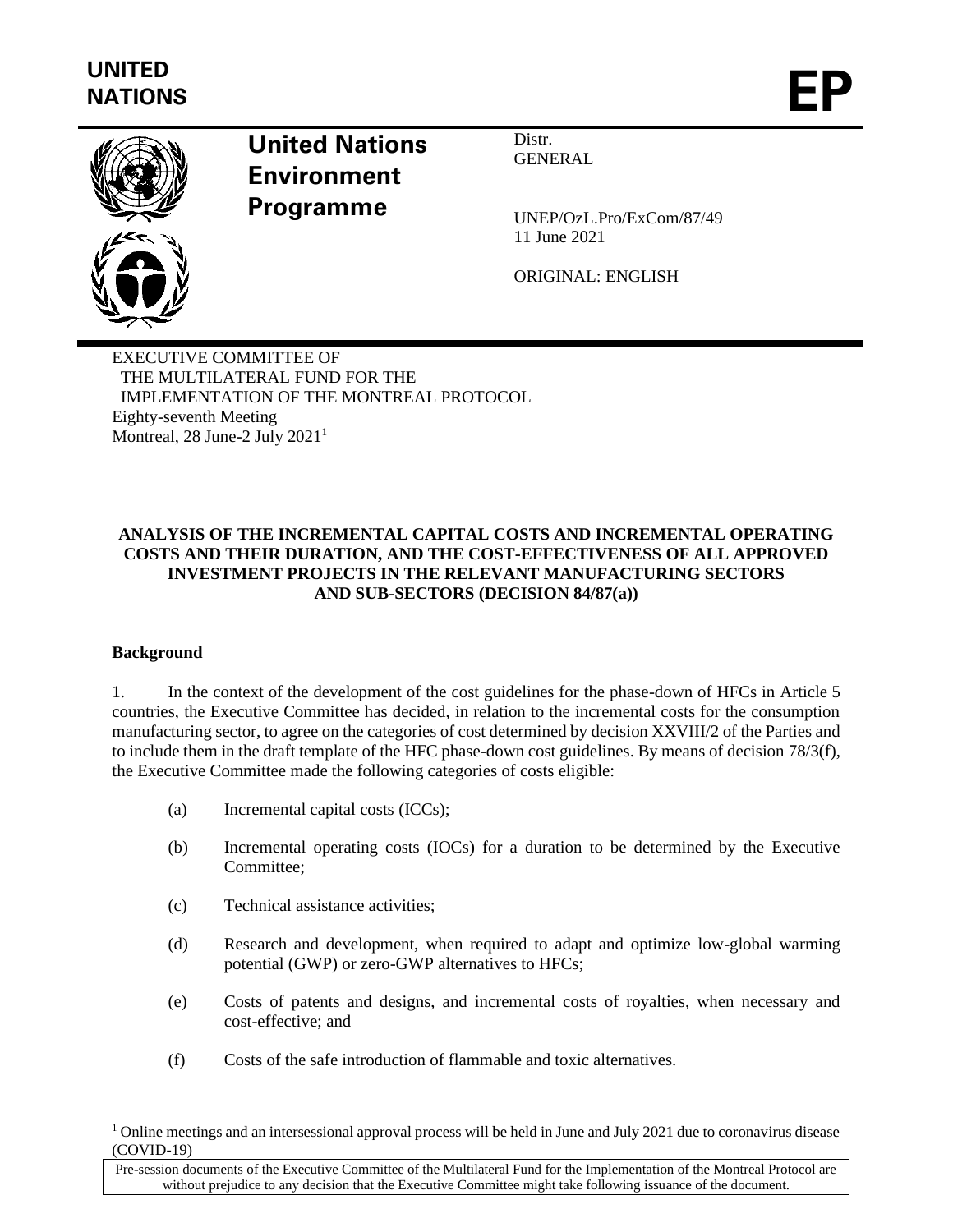2. Furthermore, at its 78th meeting, the Executive Committee decided to consider approving a limited number of HFC-related projects in the manufacturing sector only,<sup>2</sup> to gain experience in the ICCs and IOCs that might be associated with phasing down HFCs in Article 5 countries (decision  $78/3(g)$ ).<sup>3</sup> The Executive Committee further agreed to adopt additional criteria that these projects should meet, and to consider further stand-alone investment projects on a rolling basis after the first meeting in 2019 (decision 79/45).

- 3. Subsequently, at its 84th meeting, the Executive Committee *inter alia:*
	- (a) Decided to continue considering proposals for HFC-related stand-alone investment projects up to the  $87<sup>th</sup>$  meeting, in accordance with the criteria set out in decisions  $78/3(g)$ , 79/45 and 81/53, and prioritizing projects in the stationary air-conditioning (AC), commercial refrigeration and mobile AC sectors (decision 84/53); and
	- (b) Requested the Secretariat to prepare, for the  $86<sup>th</sup>$  meeting, a document providing analysis of and information, including aggregated information, in tabular form, on the ICCs and IOCs and their duration, and the cost-effectiveness of all approved investment projects in the relevant manufacturing sectors and sub-sectors, including the controlled substances that had been phased out and the alternative substances that had been phased in (decision 84/87(a)).

## **Scope of the document**

4. In line with decision 84/87(a), the Secretariat has submitted the present document to the 87<sup>th</sup> meeting.<sup>4</sup>

5. The present document contains an analysis of the relevant policies and practices applied to incremental cost and cost-effectiveness thresholds under the Multilateral Fund; an analysis of the ICCs and IOCs and their duration, and the cost-effectiveness of approved projects in the relevant manufacturing sectors and sub-sectors, including the controlled substances that had been phased out and the alternative substances that had been phased in; and a recommendation.

## **AN ANALYSIS OF THE POLICIES AND PRACTICES**

## **Policy background**

6. A detailed analysis of previous policy and practice applied to incremental cost and cost-effectiveness thresholds under the Multilateral Fund is contained in the document on Information relevant to the development of the cost guidelines for the phase-down of HFCs in Article 5 countries: draft

<sup>&</sup>lt;sup>2</sup> Such approvals would be on the understanding: that any Article 5 country submitting a project proposal should have ratified the Kigali Amendment or submitted a formal letter indicating the government's intention to ratify the Amendment; that no further funding would be available until the instrument of ratification had been received by the depositary at the United Nations Headquarters in New York; and that any amount of HFC reduced as a result of the project would be deducted from the starting point.

 $3$  To consider approving a limited number of HFC-related projects in the manufacturing sector only, without prejudice to different kinds of technology, no later than at the first meeting of 2019, to allow the Committee to gain experience in the ICCs and IOCs that might be associated with phasing down HFCs in Article 5 countries, on the understanding: that any Article 5 country that submitted a project should have ratified the Kigali Amendment or submitted a formal letter indicating the government's intention to ratify the Amendment; that no further funding would be available until the instrument of ratification had been received by the depositary at the Headquarters of the United Nations in New York; and that any amount of HFC reduced as a result of the project would be deducted from the starting point.

 $4$  The present document should have been submitted to the  $86<sup>th</sup>$  meeting; consideration of the document was deferred to the  $87<sup>th</sup>$  meeting in accordance with the agreed procedures for conducting the  $86<sup>th</sup>$  meeting in light of the COVID-19 pandemic.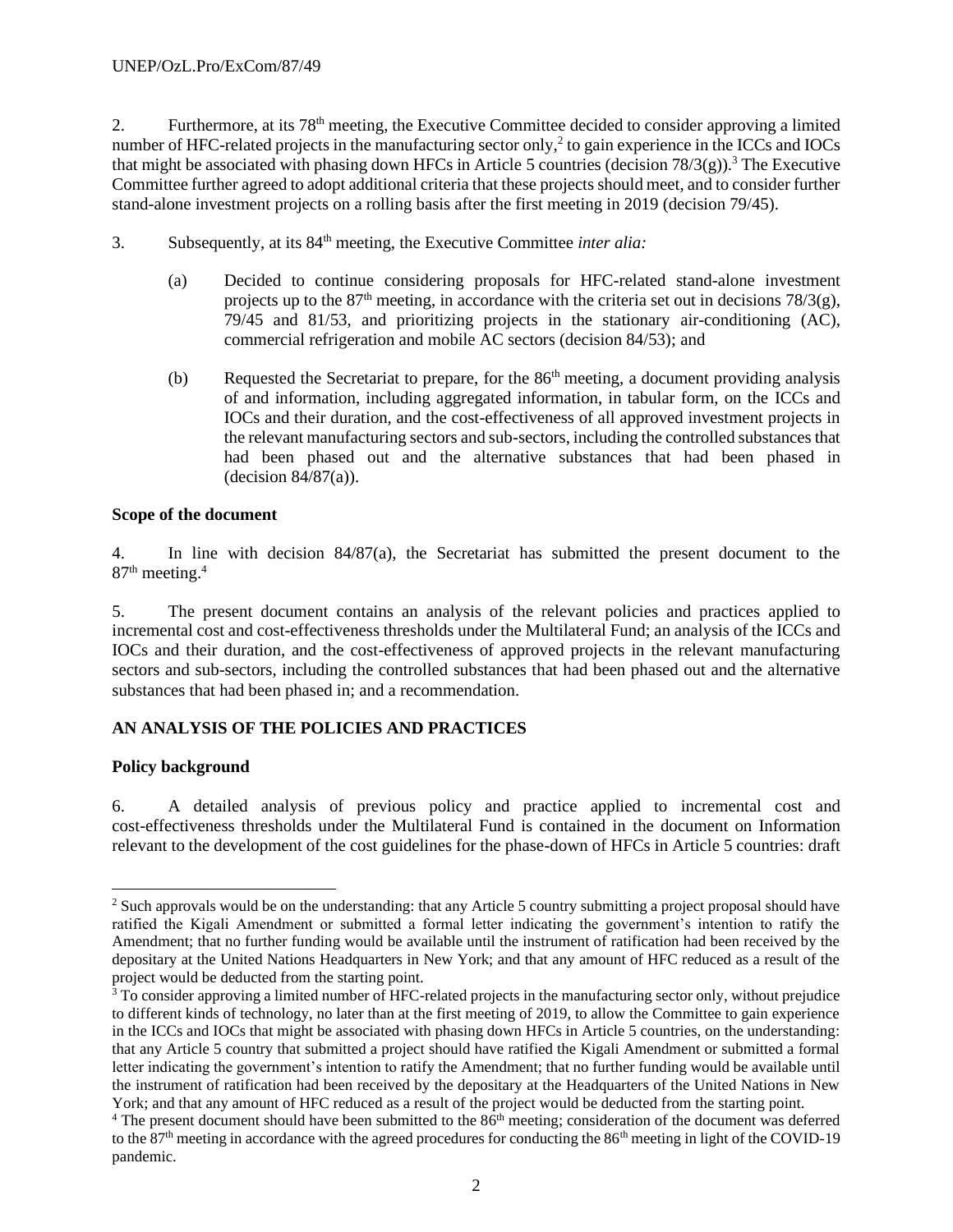criteria for funding.<sup>5</sup> This section presents a summary of the most relevant aspects of that discussion for the purpose of this document.

7. In early 1995, cost-effectiveness threshold values were established to prioritize approvals of investment projects, since the level of funding requested in submitted projects was above the level of funding available at that time in the Multilateral Fund. This permitted an equitable distribution of the available funding between the various sectors, covering all Article 5 countries and ensuring that no sectors were left without financial support.<sup>6</sup>

8. The Secretariat assesses incremental cost<sup>7</sup> based on, *inter alia,* the eligibility of the enterprise and the manufacturing line, the baseline equipment in the enterprise, the number of products manufactured, the amount of controlled substances and other raw materials used, the consideration of technological upgrades<sup>8</sup> and the alternative technology selected. Once all technical and cost issues have been satisfactorily addressed and an agreement on the incremental cost has been reached between the Secretariat and relevant bilateral/implementing agencies, the cost-effectiveness of the project is calculated by dividing the agreed level of funding by the total amount of controlled substances to be phased out. In cases where an enterprise is partially owned by non-Article 5 capital, the agreed level of funding is adjusted by proportionally deducting the foreign share ownership of the enterprise.<sup>9</sup> In cases where an enterprise exports part of its production to non-Article 5 countries, the agreed funding could also be adjusted depending on the percentage of export of the total production.<sup>10</sup> As the total amount of controlled substances used by the enterprise counts as phase-out (irrespective of the local share ownership), the resulting "adjusted" cost-effectiveness value of the project will be lower (in absolute numbers) than if the enterprise was completely locally owned.

9. At the 55th meeting (July 2008), the Secretariat prepared a document on revised analysis of relevant cost considerations surrounding the financing of HCFC phase-out (decisions  $53/37(i)$  and  $54/40$ ),<sup>11</sup> which served as a reference to bilateral and implementing agencies when preparing HCFC phase-out projects in the foam, refrigeration and AC sectors.<sup>12</sup> In particular:

- (a) Annex III contains detailed information on equipment required and estimation of ICCs and IOCs for the conversion from HCFC to several alternatives (i.e., hydrocarbons (HC), HFC-245fa, methyl formate, and water-based) in several polyurethane (PU) foam applications (i.e., panels, pipe in pipe foam, thermoware, domestic refrigerators, spray foam, discontinuous block foam and integral skin), including several plant capacities; and
- (b) Annex IV provides technical considerations when replacing HCFC-22 in the refrigeration and AC sector with several alternatives (i.e., R-410A, R-407C, R-404A, HFC-134a and R-290) and general estimations of ICCs and IOCs for the conversion of manufacturing plants to those alternatives in room and mini-split AC units, ducted commercial and packaged air-conditioners, chillers, and several commercial refrigeration applications (i.e., stand-alone equipment, stand-alone commercial-sized freezers, beverage vending machines, and condensing units).

<sup>5</sup> Paragraphs 44 to 87 of document UNEP/OzL.Pro/ExCom/78/5

<sup>6</sup> UNEP/OzL.Pro/ExCom/58/47

<sup>7</sup> Incremental costs comprise the ICCs and the IOCs.

<sup>8</sup> Decisions 18/25 and 25/48

<sup>&</sup>lt;sup>9</sup> In line with the decision on transnational corporations adopted at the 7<sup>th</sup> meeting (paragraph 88 of document UNEP/OzL.Pro/ExCom/7/30).

 $10$  In line with the decision on guidelines for enterprises that export part of their production to non-Article 5 countries adopted at the  $15<sup>th</sup>$  meeting (paragraphs 146 and  $147$  of document UNEP/OzL.Pro/ExCom/15/45).

<sup>11</sup> UNEP/OzL.Pro/ExCom/55/47

<sup>&</sup>lt;sup>12</sup> Agencies are requested to use the technical information contained in document as a guide (decision  $60/44/(f)(i)$ ).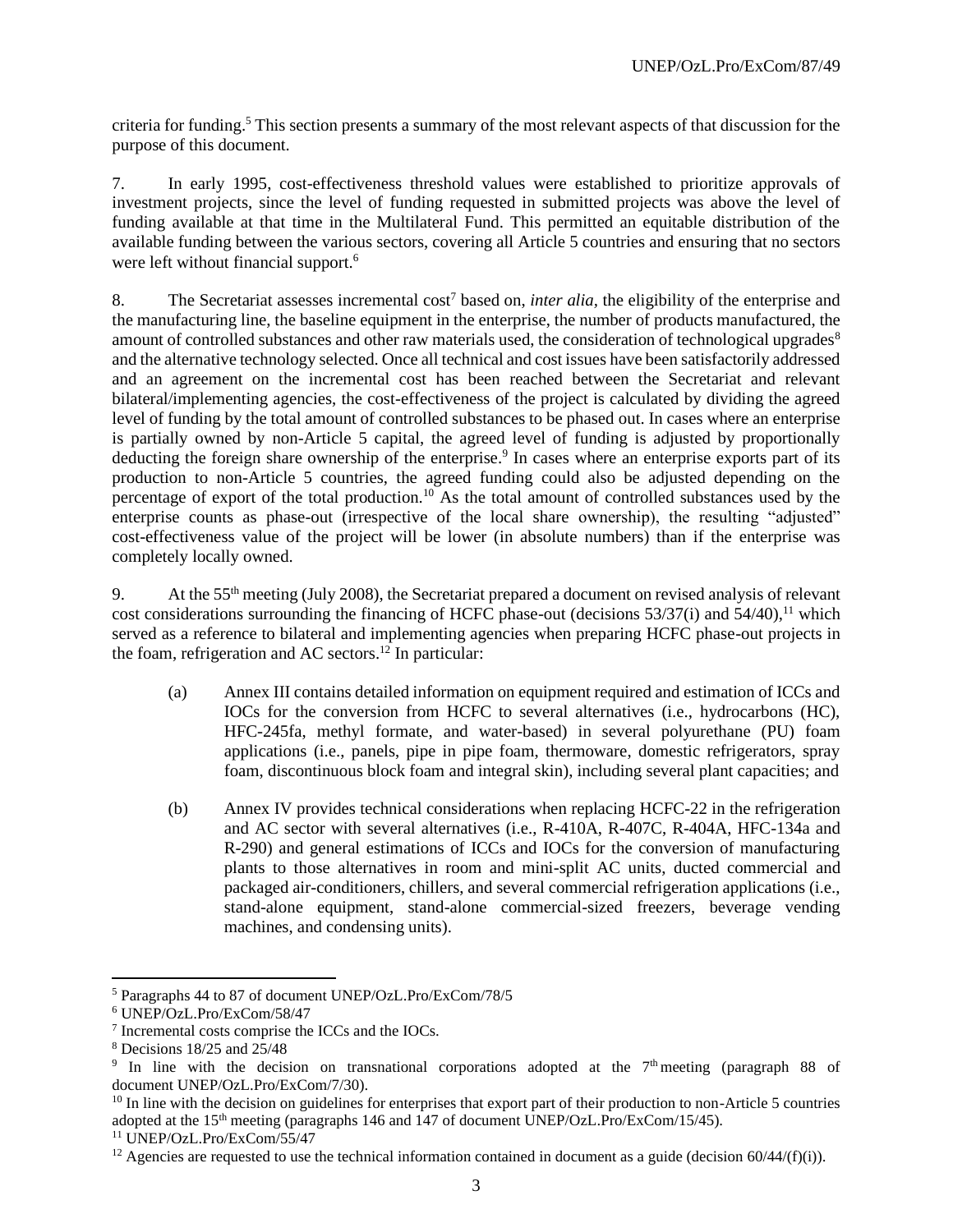10. In reviewing the HCFC phase-out investment projects (as stand-alone projects or as a component of HPMPs) in the foam and commercial refrigeration manufacturing sectors, the Secretariat has taken into consideration document UNEP/OzL.Pro/ExCom/55/47; information from approved projects; updated information on alternatives produced by TEAP; and consultation with independent experts, as required.

11. In addition, the Secretariat used as a reference for the recommendation on funding, the cost-effectiveness threshold values used for CFC phase-out,<sup>13</sup> and the additional cost-effectiveness threshold set in decision  $62/13$ .<sup>14</sup> Funding of up to a maximum of 25 per cent above the threshold is provided when low-GWP alternative technologies are introduced (decision  $60/44(f)(iv)$ ). For stage II of the HPMPs, up to 40 per cent above the cost-effectiveness threshold is provided when low-GWP alternative technologies are introduced by small and medium-sized enterprises (SMEs) in the foam sector with consumption of less than 20 metric tonnes (mt) (decision  $74/50(c)(iii)$ ). With regard to the aerosol, fire extinguisher and solvent sectors, the eligibility of incremental costs is considered on a case-by-case basis (decisions  $60/44(f)(xvi)$  and  $74/50(c)(xvii)$ ).

12. As CFCs were not extensively used in the stationary AC manufacturing sector, a cost-effectiveness threshold for this sector was not established. However, in reviewing HCFC phase-out investment projects submitted under this sector, the Secretariat has been guided by the technical information contained in the document on the revised analysis of relevant cost considerations surrounding the financing of HCFC phase-out (in line with decision  $60/44(f)(i)$ ),<sup>15</sup> and the maximum allowable level of IOCs of US \$6.30/kg (in line with decision  $60/44(f)(viii)$ ).

13. A summary of the existing cost-effectiveness thresholds currently being applied is presented in Table 1 below.

|                                                                  |                              | <b>National ODS</b> phase-out plans<br><b>HPMPs</b><br>(UNEP/OzL.Pro/ExCom/16/20 para 32)<br>(decisions 60/44, 62/13 and 74/50) |                                             |                              |                                                                                    |                                      |
|------------------------------------------------------------------|------------------------------|---------------------------------------------------------------------------------------------------------------------------------|---------------------------------------------|------------------------------|------------------------------------------------------------------------------------|--------------------------------------|
| <b>Sector</b>                                                    | <b>Baseline</b><br>substance | Main<br><i>alternatives</i><br>introduced                                                                                       | <b>CE</b> threshold<br>$(US \frac{6}{5}kg)$ | <b>Baseline</b><br>substance | <b>Main alternatives</b><br>introduced                                             | <b>CE</b><br>threshold<br>(US \$/kg) |
| Domestic<br>refrigeration                                        | $CFC-12$                     | HFC-134a<br>$R-600a$                                                                                                            | 13.76                                       | n.a.                         | n.a.                                                                               | n.a.                                 |
| (refrigerant and<br>PU foam panel<br>components)                 | $CFC-11$                     | $HCFC-141b$<br>cyclopentane                                                                                                     |                                             | $HCFC-141b$                  | Cyclopentane                                                                       | $7.83$ *.**                          |
| Commercial<br>refrigeration<br>(refrigerant and<br>PU foam panel | $CFC-12$                     | <b>HFC-134a</b>                                                                                                                 | 15.21                                       | $HCFC-22$                    | HFC-32, R-290,<br>HFC-134a, CO <sub>2</sub> ,<br>ammonia, cascade<br>systems       | $15.21*$                             |
| components)                                                      | $CFC-11$                     | HCFC-141b<br>cyclopentane<br>water                                                                                              |                                             | $HCFC-141b$                  | Cyclopentane,<br>water, methyl<br>formate, methylal,<br>HFC-245fa,<br>reduced HFOs |                                      |
| Rigid PU foam<br>(including PU)<br>foam panel in                 | $CFC-11$                     | $HCFC-141b$<br>cyclopentane<br>water                                                                                            | 7.83                                        | $HCFC-141b$                  | Cyclopentane,<br>water, methyl<br>formate, methylal,                               | $7.83$ *.**                          |

**Table 1: Cost-effectiveness thresholds for CFC and HCFC phase-out**

<sup>13</sup> Paragraph 32 of the final report of the  $16<sup>th</sup>$  meeting, document UNEP/OzL.Pro/ExCom/16/20

 $14$  At the  $60<sup>th</sup>$  meeting, the Government of Colombia submitted a stand-alone project for the conversion of four domestic refrigeration manufacturing enterprises using HCFCs for the production of PU rigid insulation foam. The project was approved with a cost-effectiveness of US \$12.02/kg, which was below the thresholds of US \$13.76/kg for domestic refrigeration and US \$15.21/kg for commercial refrigeration (UNEP/OzL.Pro/ExCom/60/25). However, at the 62nd meeting, based on the experience gained from the review of similar projects, the Committee established the cost-effectiveness threshold for rigid insulation refrigeration foam at US \$7.83/kg with a maximum of up to 25 per cent above this threshold for low-GWP alternatives.

<sup>15</sup> UNEP/OzL.Pro/ExCom/55/47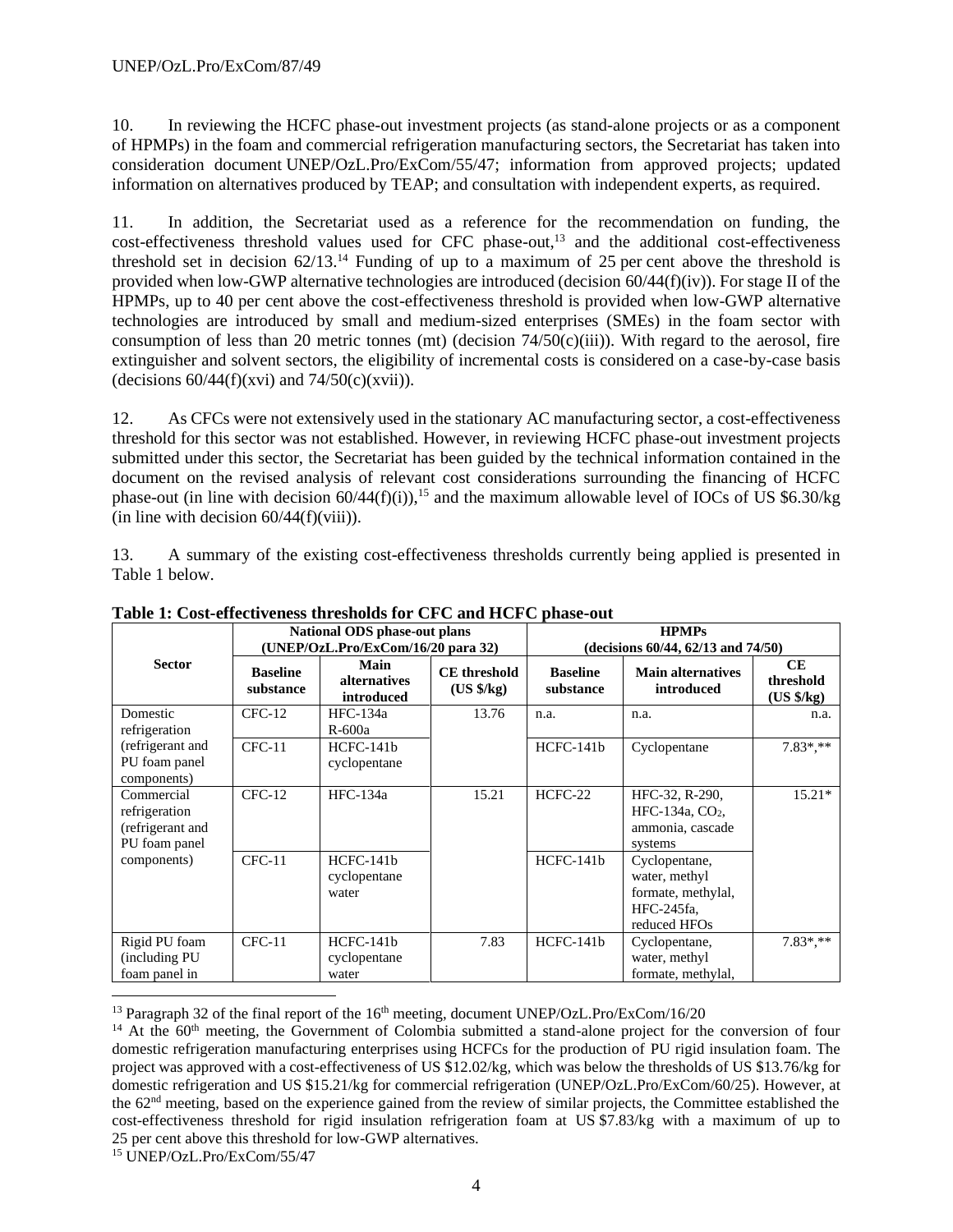|                                                                                                          |                                     | National ODS phase-out plans<br>(UNEP/OzL.Pro/ExCom/16/20 para 32) |                                   | <b>HPMPs</b><br>(decisions 60/44, 62/13 and 74/50) |                                                                                               |                               |  |
|----------------------------------------------------------------------------------------------------------|-------------------------------------|--------------------------------------------------------------------|-----------------------------------|----------------------------------------------------|-----------------------------------------------------------------------------------------------|-------------------------------|--|
| <b>Sector</b>                                                                                            | <b>Baseline</b><br>substance        | Main<br>alternatives<br>introduced                                 | <b>CE</b> threshold<br>(US \$/kg) | <b>Baseline</b><br>substance                       | <b>Main alternatives</b><br>introduced                                                        | CE<br>threshold<br>(US \$/kg) |  |
| commercial                                                                                               |                                     |                                                                    |                                   |                                                    | HFC-245fa,                                                                                    |                               |  |
| refrigeration)<br>Flexible PU foam                                                                       | $CFC-11$                            | $HCFC-141b$                                                        | 6.23                              | HCFC-141b                                          | reduced HFOs<br>Cyclopentane,                                                                 | $6.23^*, **$                  |  |
|                                                                                                          |                                     | cyclopentane<br>water                                              |                                   |                                                    | water, methyl<br>formate, methylal,<br>HFC-245fa,<br>reduced HFOs                             |                               |  |
| Integral skin                                                                                            | $CFC-11$                            | HCFC-141b<br>cyclopentane<br>water                                 | 16.86                             | HCFC-141b                                          | Cyclopentane,<br>water, methyl<br>formate, methylal,<br>HFC-245fa,<br>reduced HFOs            | $16.86^*, **$                 |  |
| XPS foam                                                                                                 | $CFC-12$                            | <b>HFC-134a</b>                                                    | 8.22                              | <b>HCFC-22/</b><br>HCFC-142b                       | HC, CO <sub>2</sub>                                                                           | $8.22$ *,**                   |  |
| Aerosol                                                                                                  | $CFC-12/$<br>$CFC-11$               | HC                                                                 | 4.40                              | <b>HCFC-22/</b><br>HCFC-141b                       | HC<br>HFC-134a,<br>HFC-152a,<br>perchloretylene,<br><b>HFO</b>                                | Case-<br>by-case              |  |
| Fire extinguishing                                                                                       | Halon                               | ABC dry<br>powder, CO <sub>2</sub>                                 | 1.48                              | <b>HCFC-123</b>                                    | No projects<br>approved yet                                                                   | Case-<br>by-case              |  |
| Solvent                                                                                                  | CFC-113                             | Heat cleaning,<br>aqueous                                          | 19.73                             | HCFC-141b                                          | Iso-paraffin                                                                                  | Case-<br>by-case              |  |
| Solvent                                                                                                  | <b>TCA</b>                          | cleaning,<br>trichlorethylene,<br>HC, others                       | 38.50                             | n.a                                                | n.a                                                                                           | n.a                           |  |
| Metered dose<br>inhaler (MDI)                                                                            | CFC-12/<br>$CFC-11$                 | <b>HFC-134a</b>                                                    | n.a                               | n.a                                                | n.a                                                                                           | n.a                           |  |
| Mobile AC                                                                                                | $CFC-12$                            | HFC-134a                                                           | n.a                               | n.a                                                | n.a                                                                                           | n.a                           |  |
| Domestic AC<br>manufacturing<br>(room AC,<br>domestic heat<br>pumps)                                     | n.a.                                | n.a                                                                | n.a                               | $HCFC-22$                                          | R-410A<br>$HFC-32$<br>$R-290$                                                                 | Case-<br>by-case              |  |
| Other<br>refrigeration and<br>AC<br>manufacturing<br>(heat pumps,<br>transport, chillers,<br>industrial) | $CFC-11/$<br>$CFC-12$<br>(chillers) | HFC-134a/<br>HFC-123<br>(chillers)                                 | n.a                               | HCFC-22                                            | R-410A<br><b>HFC-32</b><br>R-290<br>$CO2$ , ammonia<br>(NH <sub>3</sub> ), cascade<br>systems | Case-<br>by-case              |  |

\* Funding of up to a maximum of 25 per cent above the cost effectiveness threshold will be provided for projects when needed for the introduction of low-GWP alternatives (decision 60/44(f)(iv)).

\*\* For SMEs in the foam sector with consumption of less than 20 mt, the maximum would be up to 40 per cent above the cost-effectiveness threshold (decision 74/50(c)(iii)).

#### **Previous policy on the duration of IOCs**

14. At their Fourth Meeting (November 1992), the Parties established the Multilateral Fund and approved the indicative list of categories of incremental costs, as set out in Annex VIII to the report of the meeting (decision IV/18). In doing so, the Parties noted that the evaluation of requests for financing the incremental costs of a given project should take into account a number of general principles, including the principle that the funding of incremental costs is intended as an incentive for early adoption of ozone-protecting technologies. The Parties also noted that incremental recurring costs (i.e., IOCs) apply only for a transition period to be defined. In this respect, the Executive Committee was given the mandate to decide on the appropriate time scales for payment of incremental costs in each sector.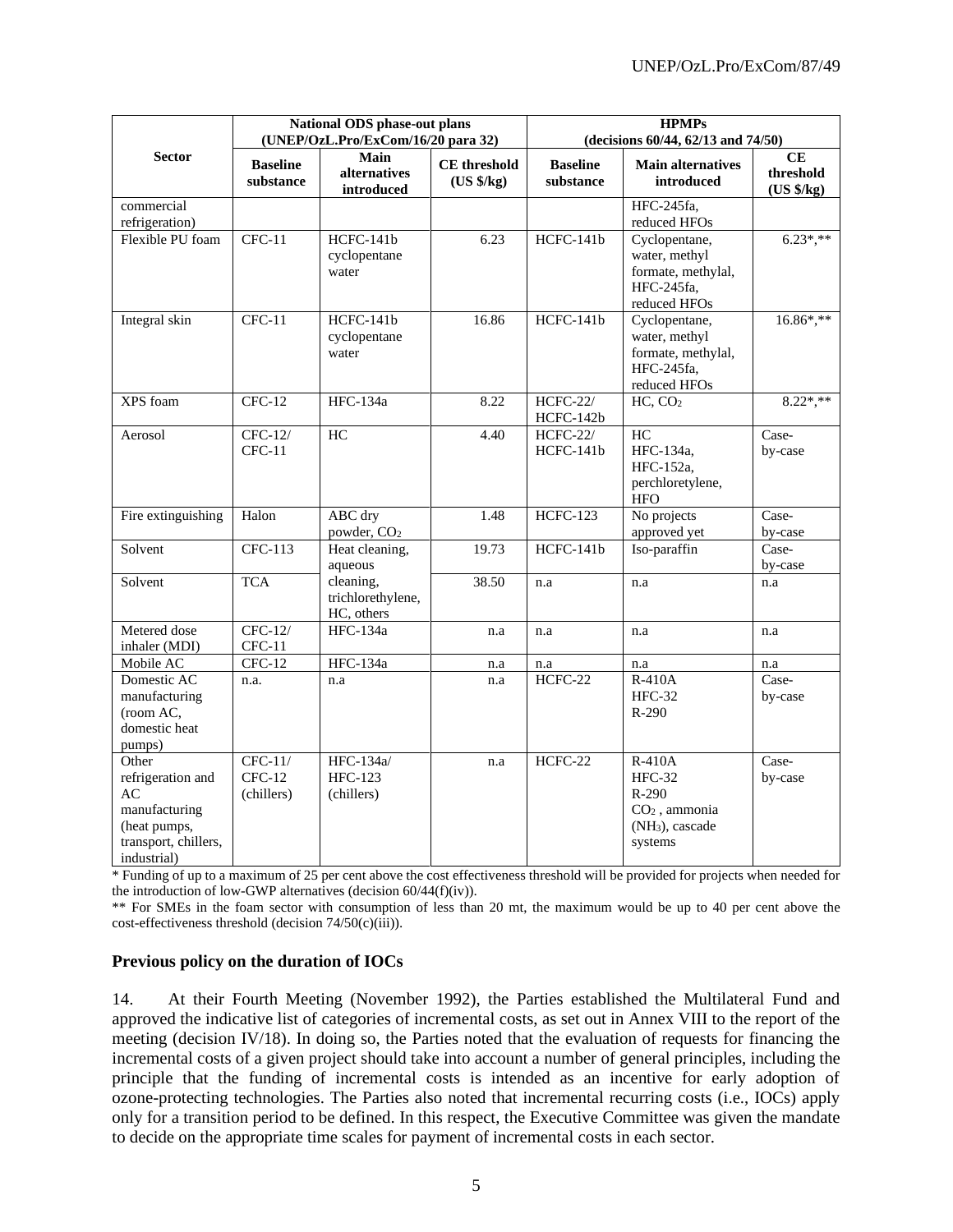15. Further to this mandate, the Executive Committee has considered a variety of factors in deciding the duration of IOCs. In particular, the Committee considered that incremental costs were intended as an incentive for early adoption of alternatives and, therefore, providing IOCs for a transitional period was considered to help safeguard those enterprises that phase out their consumption of controlled substances early from being at a competitive disadvantage. On this basis, for the phase-out of CFCs, the Executive Committee approved IOCs for projects whose duration has varied by sector and with time.

16. For the phase-out of HCFCs, decision 60/44 provides specific criteria on the duration of the period during which IOCs can be claimed in the refrigeration, AC and foam sectors (which represent most uses of HCFC in the manufacturing sector in Article 5 countries). With regard to the aerosol, fire extinguisher and solvent sectors, the eligibility of incremental costs will be considered on a case-by-case basis (decision  $60/44(f)(xvi)$ ). Subsequently, in considering a stand-alone project proposal in the aerosol sector<sup>16</sup> submitted to the  $62<sup>nd</sup>$  meeting, the Committee noted that in decision 60/44 the duration of IOCs had been agreed for a one-year period for most of the other sectors, and decided that the IOCs for the aerosol sector should be determined on the basis of a one-year duration (decision 62/9).

## **ANALYSIS OF ICCs AND IOCs OF APPROVED PROJECTS**

17. The present document provides aggregated information on the ICCs and IOCs and their duration, and the cost-effectiveness of approved investment projects under stages I and II of HPMPs.<sup>17</sup> In preparing this information, the Secretariat took into consideration the following:

- (a) The analysis includes the investment projects at eligible enterprises;<sup>18</sup> HCFCs that were phased out outside of the projects, i.e., without assistance from the Multilateral Fund, are not included;
- (b) ICCs and IOCs do not reflect savings that were returned to the Multilateral Fund upon completion of the project;
- (c) ICCs and IOCs do not reflect adjustments to the agreed incremental costs of the investment projects after approval; e.g., the costs for stage II of the HPMP for China do not reflect the reduced costs agreed at the  $84<sup>th</sup>$  meeting, but the costs as approved at the  $76<sup>th</sup>$  and  $77<sup>th</sup>$  meetings and reflected in the Agreement approved at the  $79<sup>th</sup>$  meeting;
- (d) Investment projects that were approved but subsequently cancelled prior to implementation are not included;
- (e) In cases where the distribution of the cost among ICCs and IOCs is not available, whenever possible it has been estimated based on the project proposal;
- (f) Demonstration projects are presented separately as the incremental costs of such projects may differ from subsequent conversion projects given their demonstrative nature;
- (g) The actual number of enterprises that would be converted during stages I and II of the HPMP for China were not known at the time of submission of the HPMP; in the sectors

<sup>&</sup>lt;sup>16</sup> The project for the phase-out of 130.7 mt (11.1 ODP tonnes) of HCFC-22 and HCFC-141b used in aerosol products at Silimex (Mexico), submitted by UNIDO, originally requested operating costs calculated over a four-year period (paragraphs 23 to 26 of document UNEP/OzL.Pro/ExCom/62/10).

<sup>&</sup>lt;sup>17</sup> Similar information was prepared for the Executive Committee's consideration in document UNEP/OzL.Pro/ExCom/71/57 for the discussion on the criteria for funding stage II of the HPMPs.

<sup>&</sup>lt;sup>18</sup> In the case of China, the value of the investment component of each sector plan was agreed by the Executive Committee meeting for a specific level of HCFC phase-out at the time of approval of stage I ( $64<sup>th</sup>$  meeting) and stage II  $(76<sup>th</sup>$  and  $77<sup>th</sup>$  meeting), and this funding was subsequently allocated to eligible enterprises during implementation.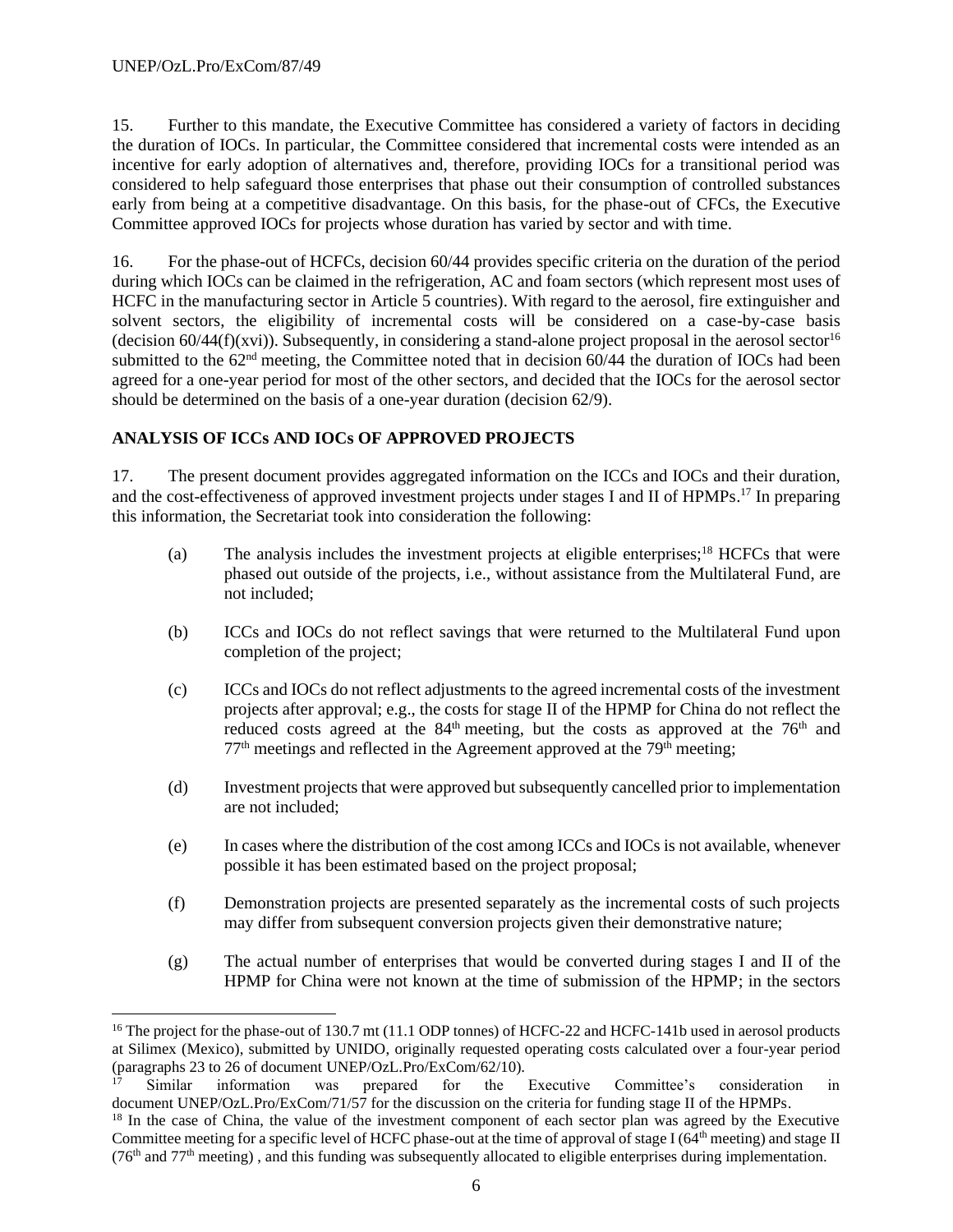where this number has already been determined, the value has been included; and

(h) No assessment is presented on incremental costs of stand-alone HFC investment projects approved in line with decision  $78/3(g).$ <sup>19</sup>

18. The Secretariat notes that all HCFC phase-out investment project proposals, either submitted as stand-alone projects or covering several enterprises under an umbrella/sector approach, have been recommended for approval within the applicable cost-effectiveness thresholds. This is the case even though, in some instances, the cost-effectiveness values of individual enterprises, or a group of enterprises within an umbrella project, were above the threshold, in line with previous policies.

## **Projects approved in the AC manufacturing sector**

19. Table 2 presents an analysis of investment projects in the AC manufacturing sector undertaken under stages I and II of the HPMPs of 13 Article 5 countries.<sup>20</sup> Implementation of these projects will result in the phase-out of 1,369 ODP tonnes (24,895 mt) of HCFC-22, at a total cost of US \$193,899,864 and an overall cost-effectiveness of US \$7.79/kg. These projects include:

- (a) *Stage I:* Conversion of enterprises in nine Article 5 countries consuming 755 ODP tonnes (13,730 mt) of HCFC-22, at a total cost of US \$93,148,032, resulting in an overall cost-effectiveness of US \$6.78/kg. Replacement technologies included R-410A, HFC-32 and R-290; and
- (b) *Stage II:* Conversion of enterprises in seven Article 5 countries consuming 614 ODP tonnes  $(11,165 \text{ mt})$  of HCFC-22, at a total cost of US \$100,751,832, resulting in an overall cost-effectiveness of US \$9.02/kg. Replacement technologies included HFC-32, HFO and R-290.

|                  |                 | $HCFC-22$      | <b>Replacement</b> |            | $Cost$ (US $\})$ |             | CE                  |
|------------------|-----------------|----------------|--------------------|------------|------------------|-------------|---------------------|
| Country*         | <b>Sector</b>   | ODP<br>tonnes) | technology         | Approved   | <b>ICCs</b>      | <b>IOCs</b> | $(US \frac{6}{kg})$ |
|                  |                 |                | <b>Stage I</b>     |            |                  |             |                     |
| Algeria (1)      | Room AC         | 8.30           | $HFC-32$           | 1,379,460  | 433,200          | 946,260     | 9.19                |
| Argentina (9)    | Room AC         | 53.50          | $R-410A$           | 8.435.542  | 3,161,385        | 5,274,157   | 8.68                |
| China (TBD)      | Room AC         | 153.15         | $R-410A$           | 4,548,219  | n.a.             | n.a.        | 1.63                |
|                  | Room AC         | 393.58         | $R-290$            | 56,276,018 | 35,410,952       | 20,865,066  | 7.86                |
| Indonesia $(21)$ | Room AC/        | 36.00          | $HFC-32$           | 4,728,453  | 2,633,748        | 2.094.705   | 7.24                |
|                  | Commercial AC   |                |                    |            |                  |             |                     |
| Islamic Republic | Room AC         | 35.40          | $R-410A$           | 3,950,246  | 594,064          | 3,356,182   | 6.14                |
| of Iran $(1)$    |                 |                |                    |            |                  |             |                     |
| Jordan $(2)$     | AC              | 1.43           | $R-410A$           | 628,000    | 464,200          | 163,800     | 24.15               |
|                  | AC/Commercial   | 6.90           | $R-410A$           | 2,167,033  | 882,772          | 1,284,261   | 15.89               |
| Jordan $(1)$     | refrigeration** |                |                    |            |                  |             |                     |
| Lebanon $(1)$    | Room AC         | 4.90           | $R-410A$           | 920,600    | 353,600          | 567,000     | 10.33               |
| Syrian Arab      | Several AC      | 4.98           | $R-410A$           | 994,520    | 525,800          | 468,720     | 10.98               |
| Republic $(1)$   |                 |                |                    |            |                  |             |                     |

**Table 2. Analysis of HCFC phase-out investment projects in the AC manufacturing sector**

<sup>&</sup>lt;sup>19</sup> These projects were approved to gain experience in the ICCs and IOCs that might be associated with phasing down HFCs. At the time of finalization the present document, the Secretariat has received reports from two completed projects. The Secretariat will undertake a detailed review of those reports and present its analysis to the  $88<sup>th</sup>$  meeting, along with information from additional projects that may be completed in the next months.

<sup>&</sup>lt;sup>20</sup> The conversion projects in Bahrain (decision 84/65(a)(ii)), Brazil (decision 86/89(a)(iii) and (iv)), Philippines (decision to be taken at the  $87<sup>th</sup>$  meeting), and Tunisia (decision  $83/28(a)$ ) were cancelled prior to implementation and are not included in the table.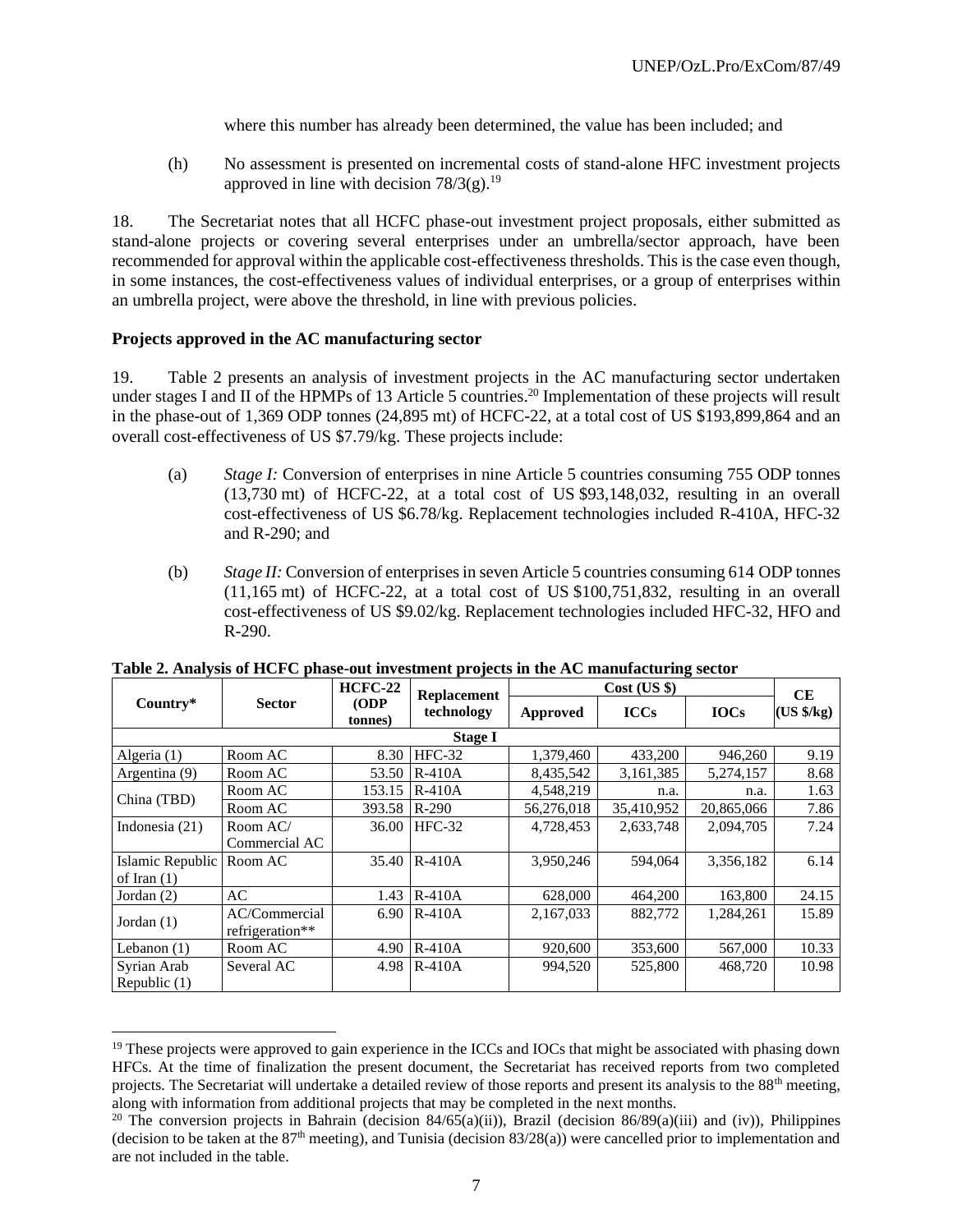|                   |                 | $HCFC-22$      | <b>Replacement</b> |             | $Cost$ (US $\})$ |             | <b>CE</b>                    |  |  |  |  |
|-------------------|-----------------|----------------|--------------------|-------------|------------------|-------------|------------------------------|--|--|--|--|
| Country*          | <b>Sector</b>   | ODP<br>tonnes) | technology         | Approved    | <b>ICCs</b>      | <b>IOCs</b> | $(US \frac{4}{5} \text{kg})$ |  |  |  |  |
| Thailand (12)     | Room AC         | 57.00          | $HFC-32$           | 9,119,941   | 4,612,410        | 4,507,531   | 8.80                         |  |  |  |  |
| Subtotal stage I  |                 | 755.14         |                    | 93,148,032  | 49,072,131       | 39,527,682  | 6.78                         |  |  |  |  |
|                   | <b>Stage II</b> |                |                    |             |                  |             |                              |  |  |  |  |
| Bangladesh (4)    | Room AC         | 16.96          | $R-290$            | 4.844.842   | 2,901,695        | 1,943,147   | 15.71                        |  |  |  |  |
| Bangladesh (1)    | Commercial AC   | 0.13           | $HFC-32$           | 74,824      | 60,000           | 14,824      | 31.84                        |  |  |  |  |
| China (TBD)***    | Room AC         | 446.71         | $R-290$ ****       | 68.042.072  | 34,591,350       | 33.450.722  | 8.38                         |  |  |  |  |
| Egypt $(5)$       | Room AC         | 65.44          | $HFC-32$           | 10,751,623  | 4,253,197        | 6,498,426   | 9.04                         |  |  |  |  |
| India $(6)$       | Room AC         | 62.72          | $HFC-32$           | 12,511,459  | 5,327,575        | 7,183,884   | 10.97                        |  |  |  |  |
| Lebanon $(3)$     | Commercial AC   | 1.96           | $HFC-32$           | 424,765     | 204,880          | 219.885     | 11.92                        |  |  |  |  |
| Lebanon $(2)$     | Commercial AC   | 3.17           | HFC-32/HFO         | 440,260     | 288,430          | 151,830     | 10.78                        |  |  |  |  |
| Pakistan (1)      | Room AC         | 7.39           | $R-290$            | 1,561,720   | 715,000          | 846,720     | 11.62                        |  |  |  |  |
|                   | Room AC/        | 9.63           | $HFC-32$           | 2,100,267   | 1,126,050        | 974,217     | 12.00                        |  |  |  |  |
| Viet Nam (4)      | Commercial AC   |                |                    |             |                  |             |                              |  |  |  |  |
| Subtotal stage II |                 | 614.11         |                    | 100,751,832 | 49,468,177       | 51,283,655  | 9.02                         |  |  |  |  |
| <b>Total</b>      |                 | 1.369.24       |                    | 193,899,864 | 98,540,308       | 90.811.337  | 7.79                         |  |  |  |  |

\* Number in parenthesis represents the number of enterprises to be converted.

\*\* Assisted enterprise also converted 1.2 ODP tonnes of HCFC-141b used in commercial refrigeration panels to cyclopentane.

\*\*\* The Executive Committee subsequently adjusted the costs of this project (decisions 84/69, and decisions 86/34 to 86/40). \*\*\*\* Does not include the planned conversion of two heat-pump water heater manufacturing lines to CO<sub>2</sub> that was cancelled prior to implementation.

20. In addition, the Executive Committee approved five projects to demonstrate low-GWP technologies in several AC applications as shown in Table 3, noting that their incremental cost may differ from those in investment projects given their demonstrative nature.

|                |                           |                | $P = 0.1$          |           |                  |             |                   |
|----------------|---------------------------|----------------|--------------------|-----------|------------------|-------------|-------------------|
|                | <b>Sector</b>             | <b>HCFC-22</b> | <b>Replacement</b> |           | $Cost$ (US $\})$ |             | CE                |
| <b>Country</b> |                           | (ODP tonnes)   | technology         | Approved  | <b>ICCs</b>      | <b>IOCs</b> | $(US \frac{6}{5}$ |
| China          | Room AC                   |                | $13.20$ R-290      | 4,026,507 | 2,816,907        | 1,209,600   | 16.78             |
|                | (Midea)                   |                |                    |           |                  |             |                   |
| China          | Commercial AC             |                | 3.40 HFC-32        | 1,229,336 | 552,928          | 676,408     | 19.86             |
|                | (Tsinghua Tong Fang       |                |                    |           |                  |             |                   |
|                | Artificial Env. Co. Ltd)* |                |                    |           |                  |             |                   |
| Colombia       | Commercial AC             |                | $0.73$ R-290       | 500,000   |                  |             | 37.68             |
|                | (Thermotar)**             |                |                    |           |                  |             |                   |
| Saudi          | Packaged AC               |                | $3.59$ R-290 and   | 554,400   |                  |             | 8.49              |
| Arabia         | (Petra KSA)***            |                | $HFC-32$           |           |                  |             |                   |
| Saudi          | Room AC                   |                | $0$ Low-GWP        | 1,300,000 |                  |             | n/a               |
| Arabia         | (Alessa)                  |                | alternatives       |           |                  |             |                   |

**Table 3. Low-GWP technology demonstration projects in the AC manufacturing sector**

\* Small-sized commercial air-source water chillers/heat pumps.

\*\* Condensing units and ducted package-type systems.

\*\*\* A portion of the project at the Saudi Factory for Electrical Appliances Co. Ltd. was cancelled prior to implementation (decision 82/22) and is not included in Table 3.

#### **Projects approved in the industrial and commercial refrigeration (ICR) manufacturing sector**

21. Table 4 presents an analysis of investment projects in the ICR manufacturing sector undertaken under stages I and II of the HPMPs of eight Article 5 countries. Implementation of those projects will result in the phase-out of 1,009 ODP tonnes (18,348 mt) of HCFC-22 and 49 ODP tonnes (447 mt) of HCFC-141b at a total cost of US \$144,329,214. The overall cost-effectiveness of the conversion of this sector is US \$7.87/kg. These projects include:

(a) *Stage I:* Conversion of enterprises in five Article 5 countries consuming 455 ODP tonnes (8,272 mt) of HCFC-22, and 46 ODP tonnes (422 mt) of HCFC-141b at a total cost of US \$56,435,649, resulting in an overall cost-effectiveness of US \$6.82/kg. Replacement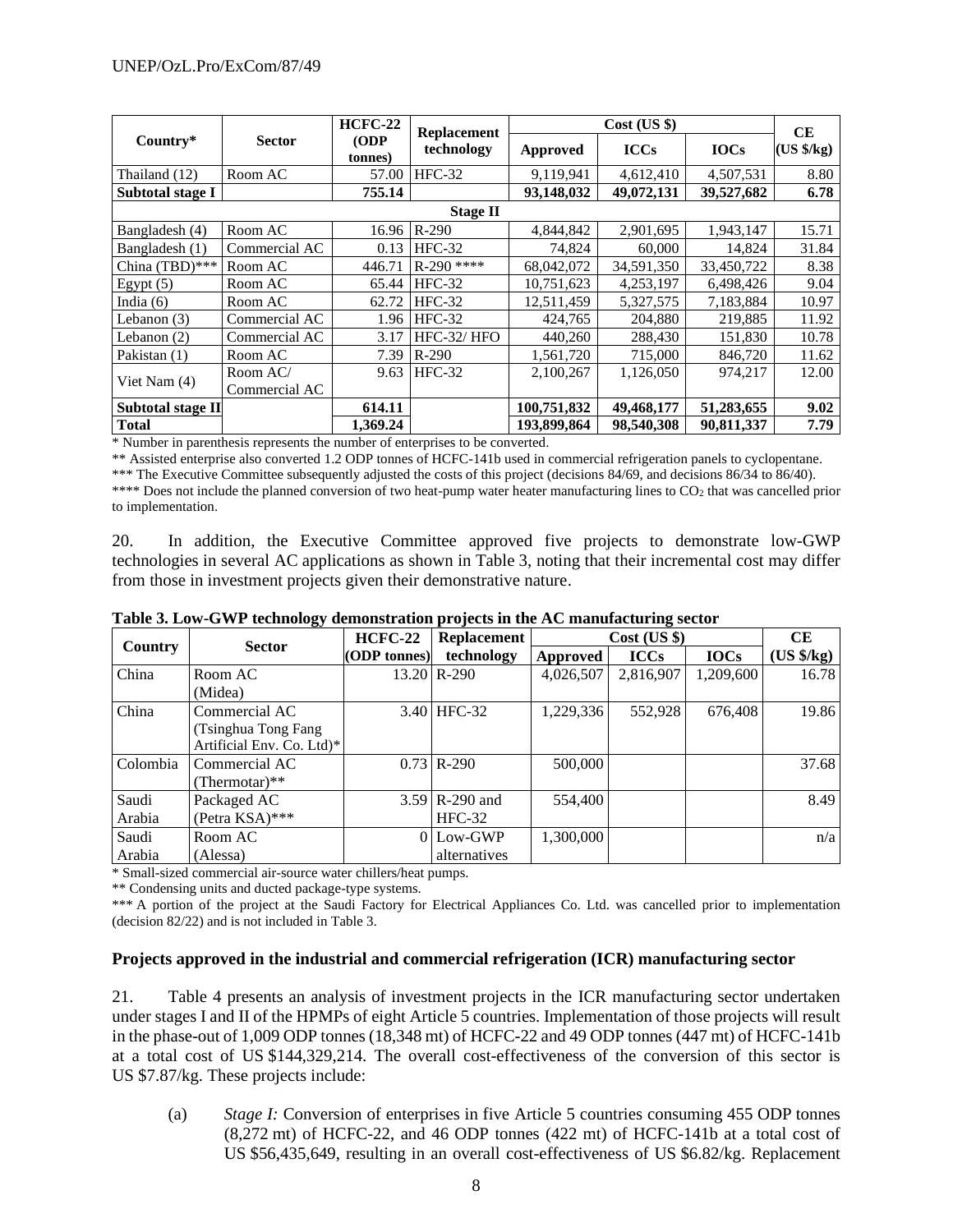technologies included R-410, R-404A, HFC-134a, HFO, HFC-32,  $CO<sub>2</sub>$ , NH<sub>3</sub> and R-290; and

(b) *Stage II:* Conversion of enterprises in four Article 5 countries consuming 554 ODP tonnes (10,072 mt) of HCFC-22 and 2.70 ODP tonnes (24.54 mt) of HCFC-141b, at a total cost of US \$87,893,565, resulting in an overall cost-effectiveness of US \$8.73/kg. Replacement technologies included HFC-32, R-600a, R-290,  $CO<sub>2</sub>$ , HFOs pure and in blends and NH<sub>3</sub>, while no conversions to R-410A, R-404A or HFC-134a were funded under stage II of the HPMPs.

| Country*                           | <b>Sector</b>               | Consumption<br>(ODP tonnes) |                          | <b>Replacement</b>                                                                               |                 |             | CE                    |            |
|------------------------------------|-----------------------------|-----------------------------|--------------------------|--------------------------------------------------------------------------------------------------|-----------------|-------------|-----------------------|------------|
|                                    |                             |                             | <b>HCFC-22 HCFC-141b</b> | technology                                                                                       | <b>Approved</b> | <b>ICCs</b> | <b>IOCs</b>           | (US \$/kg) |
|                                    |                             |                             |                          | <b>Stage I</b>                                                                                   |                 |             |                       |            |
| Armenia (1)                        | Commercial<br>refrigeration | 1.40                        | 0.87                     | $R-290$                                                                                          | 534,353         | 534,353     | $\Omega$              | 16.19      |
| Bosnia and<br>Herzegovina (6)      | Commercial<br>refrigeration | 0.80                        | 0.20                     | R-410A.<br>$R-404A$                                                                              | 247,923         | 166.108     | 81,815                | 15.24      |
| China $(18)$ **                    | <b>ICR</b> sector<br>plan   | 441.61                      | 0.00 <sub>l</sub>        | HFC-32:<br>$R-410A$ ; $NH3/$<br>$CO2$ ; other<br>(HFC-134a,<br>HFO, NH <sub>3</sub> ,<br>$CO2$ ) | 51,270,594      | 38,717,988  | 12,552,606            | 6.39       |
| Indonesia (33)                     | Commercial<br>refrigeration | 9.10                        | 45.40                    | HFC-32/CO <sub>2</sub> /<br>NH <sub>3</sub> /HC                                                  | 4,022,649       | 3,464,450   | 438,199               | 8.11       |
| Serbia (4)                         | Commercial<br>refrigeration | 2.30                        | 0.00                     | $NH3/R-410A$                                                                                     | 360,130         | 360,130     | $\Omega$              | 8.73       |
| Subtotal stage I                   |                             | 455.21                      | 46.47                    |                                                                                                  | 56,435,649      |             | 43,243,029 13,072,620 | 6.82       |
|                                    |                             |                             |                          | <b>Stage II</b>                                                                                  |                 |             |                       |            |
| Brazil (25)                        | Commercial<br>refrigeration | 15.74                       | 0.00                     | R-290, R-600a,<br>$CO2$ , HFOs<br>pure/blends                                                    | 2,695,332       | 2,472,500   | 222,832               | 9.42       |
| China (TBD) ***                    | <b>ICR</b> sector<br>plan   | 477.79                      | 2.70                     | HFC-32, CO <sub>2</sub> ,<br>NH <sub>3</sub> , R-290,<br>HFO, blends                             | 77.744.313      | 52,636,713  | 25,107,600            | 11.96      |
| Iran (Islamic<br>Republic of) (43) | Commercial<br>refrigeration | 43.75                       | 0.00                     | $R-290$ , $CO2$                                                                                  | 3,817,920       |             |                       | 4.80       |
| Viet Nam                           | Commercial<br>refrigeration | 16.67                       | 0.00                     | low-GWP                                                                                          | 3,636,000       | 2,484,600   | 1,151,400             | 12.00      |
| <b>Subtotal stage II</b>           |                             | 553.95                      | 2.70                     |                                                                                                  | 87,893,565      | 57,593,813  | 26,481,832            | 8.73       |
| <b>Total</b>                       |                             | 1,009.15                    | 49.17                    |                                                                                                  | 144,329,214     | 100,836,842 | 39,554.452            | 7.87       |

| Table 4. Analysis of HCFC phase-out investment projects in the ICR manufacturing sector |
|-----------------------------------------------------------------------------------------|
|-----------------------------------------------------------------------------------------|

\* Number in parenthesis represents the number of enterprises to be converted.

\*\* 30 equipment manufacturing lines in 18 enterprises.

\*\*\* The Executive Committee subsequently adjusted the costs of this project (decision 84/69, and decisions 86/34 to 86/40).

22. The Executive Committee also approved three projects to demonstrate low-GWP technologies in the ICR manufacturing sector, as shown in Table 5, noting that their incremental costs may differ from those in investment projects given their demonstrative nature.

| Table 5. Low-GWP technology demonstration projects in the ICR manufacturing sector |  |  |  |  |  |  |
|------------------------------------------------------------------------------------|--|--|--|--|--|--|
|------------------------------------------------------------------------------------|--|--|--|--|--|--|

|                |                | <b>HCFC-22</b> | <b>Replacement</b>                        | $Cost$ (US $\})$ |             |             | CЕ                |  |  |
|----------------|----------------|----------------|-------------------------------------------|------------------|-------------|-------------|-------------------|--|--|
| Country        | <b>Sector</b>  | (ODP tonnes)   | technology                                | Approved         | <b>ICCs</b> | <b>IOCs</b> | $(US \frac{6}{5}$ |  |  |
| <b>Stage I</b> |                |                |                                           |                  |             |             |                   |  |  |
|                | ICR (Yantai    |                | 13.75 NH <sub>3</sub> , $CO2$             | 3,964,458        | 2,847,590   | 1,116,868   | 15.86             |  |  |
| China          | Moon)          |                |                                           |                  |             |             |                   |  |  |
| Costa          | ICR (end-user) |                | $0.035$ NH <sub>3</sub> , CO <sub>2</sub> | 524,000          |             |             | n/a               |  |  |
| Rica           |                |                |                                           |                  |             |             |                   |  |  |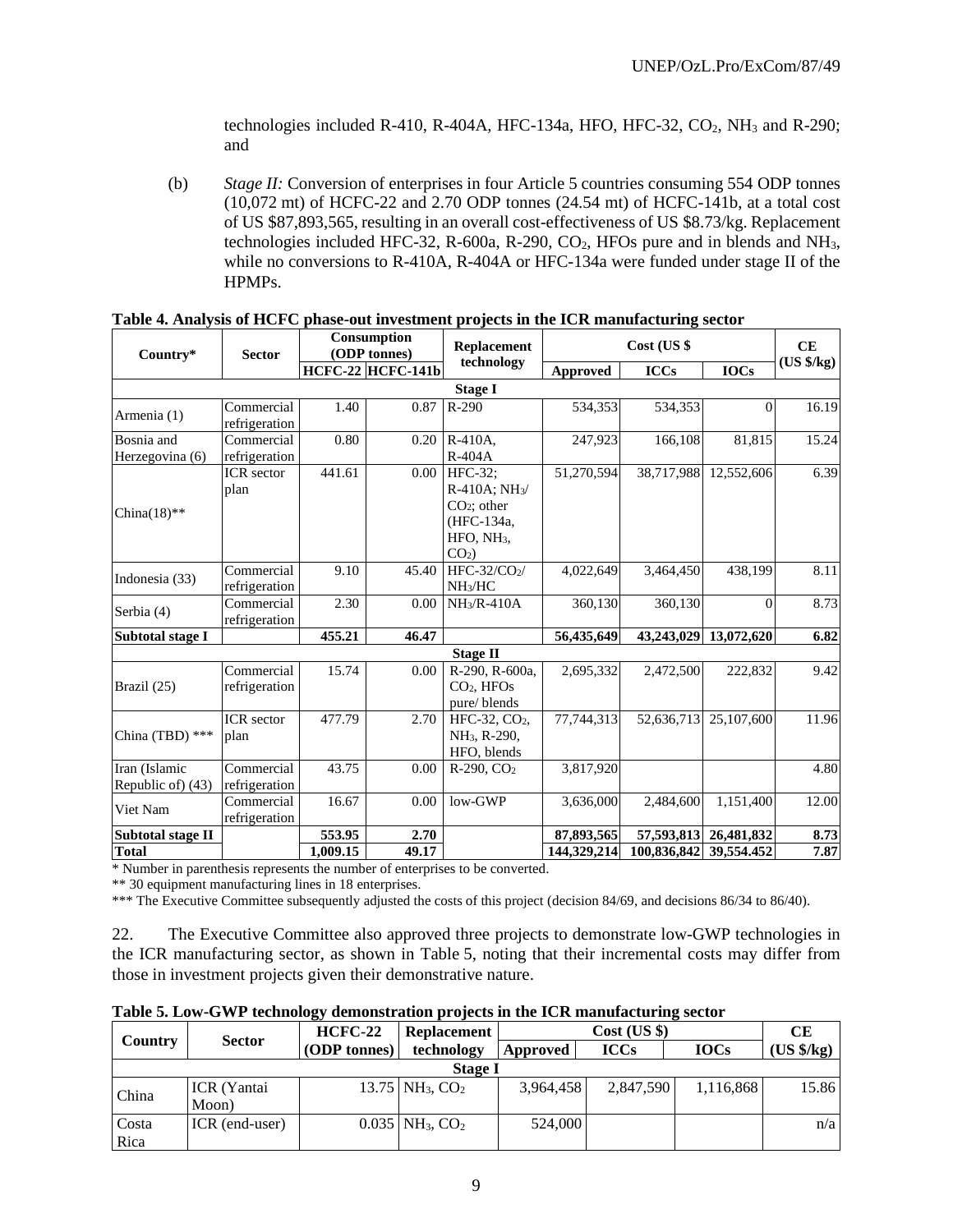|          | <b>Sector</b>    | $HCFC-22$ | Replacement    |          | Cost (US \$) |             |                     |
|----------|------------------|-----------|----------------|----------|--------------|-------------|---------------------|
| Country  |                  |           | technology     | Approved | ICCs         | <b>IOCs</b> | $(US \frac{6}{kg})$ |
| Maldives | <b>Fisheries</b> |           | $0.00$ Low-GWP | 141,000  |              |             | n/a                 |
|          | (end-users)      |           |                |          |              |             |                     |

#### **Projects approved for the conversion of compressor manufacturing capacity**

23. Table 6 presents an analysis of four projects to convert compressor manufacturing lines to R-290 and  $NH<sub>3</sub>/CO<sub>2</sub>$  in China at a cost of US \$11,514,807.

| Table 6. Compressor conversion projects approved in the AC and ICR sectors in China |  |  |  |  |
|-------------------------------------------------------------------------------------|--|--|--|--|
|                                                                                     |  |  |  |  |

| <b>Sector</b>                                       | $HCFC-22$<br>(ODP tonnes) | <b>Replacement</b><br>technology           | Cost<br>$(US \$ |
|-----------------------------------------------------|---------------------------|--------------------------------------------|-----------------|
| Room AC (demonstration at Meizhi - one line)        |                           | $n/a \mid R-290$                           | 1,875,000       |
| Room AC sector plan (stage I - three lines)         |                           | $n/a \mid R-290$                           | 4,112,902       |
| Room AC sector plan (stage II - three lines) $*$    |                           | $n/a \mid R-290$                           | 4,500,000       |
| Industrial and commercial (demonstration at Fuijan) |                           | **19.59   NH <sub>3</sub> /CO <sub>2</sub> | 1,026,815       |
| Snowman - one line)                                 |                           |                                            |                 |
| <b>Total</b>                                        |                           |                                            | 11,514,717      |

\* During implementation, four manufacturing lines were converted

\*\* Indirect phase-out by manufacturers using 3,000 new converted compressors per year.

#### **Projects approved in the foam sector**

24. The two main foam sub-sectors where HCFCs are used in Article 5 countries are the rigid PU foam sector, including integral skin applications, where HCFC-141b is used as a blowing agent (and HCFC-22 to a lesser extent as a co-blowing agent), and the extruded polystyrene (XPS) foam sector, where usually a mixture of HCFC-22 and HCFC-142b is used as a blowing agent.

## PU foam

25. The HPMPs of 47 Article 5 countries included projects for the conversion of PU foam enterprises manufacturing various types of foam products.<sup>21</sup> The associated consumption of HCFCs by these enterprises is 7,750 ODP tonnes (70,456 mt) of HCFC-141b and 27 ODP tonnes (485 mt) of HCFC-22. The total funding approved for the conversion of these enterprises amounts to US \$352,106,140, resulting in an overall cost-effectiveness of US \$5.00/kg, as shown in Table 7. These projects include:

- (a) *Stage I:* Conversion of enterprises in 41 Article 5 countries consuming 3,272 ODP tonnes (29,746 mt) of HCFC-141b and 27 ODP tonnes (485 mt) of HCFC-22, at a total cost of US \$167,425,188, resulting in an overall cost-effectiveness of US \$5.63/kg. Replacement technologies include mainly cyclopentane, followed by methyl formate, methylal,  $CO<sub>2</sub>$ , and in two cases HFC-245fa; and
- (b) *Stage II:* Conversion of enterprises in 20 Article 5 countries consuming 4,478.15 ODP tonnes (40,710.48 mt) of HCFC-141b, at a total cost of US \$184,680,952, resulting in an overall cost-effectiveness of US \$4.54/kg. Replacement technologies include cyclopentane, n-pentane, HFOs, methyl formate, methylal, and  $CO<sub>2</sub>$ .

 $21$  For example, insulation foam for domestic refrigerators, panels, insulation for water heaters, block, and integral skin.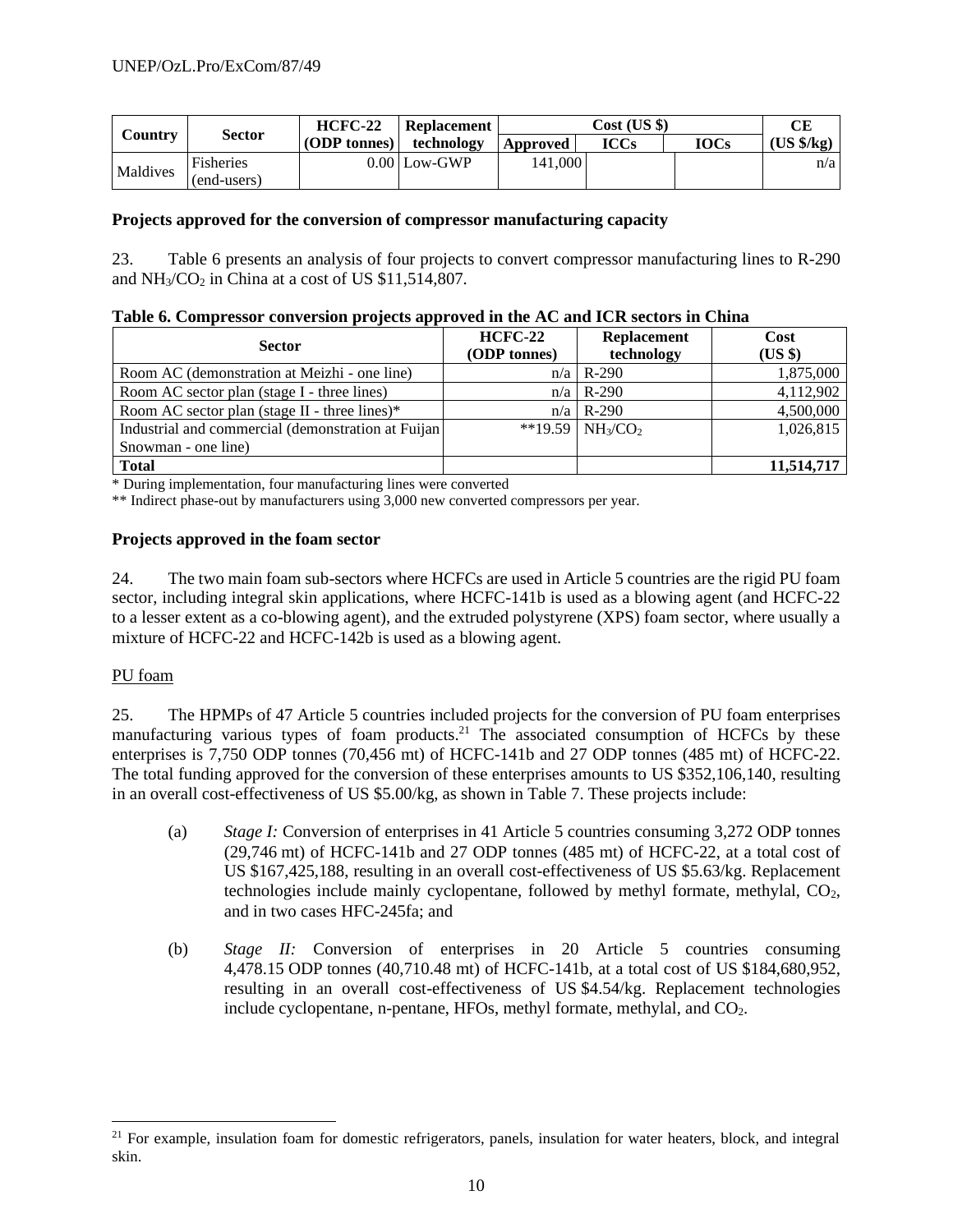|                                    | <b>HCFC-141b</b><br>Replacement |                                  |                 | CE          |                  |            |
|------------------------------------|---------------------------------|----------------------------------|-----------------|-------------|------------------|------------|
| Country*                           | (ODP tonnes)                    | technology                       | <b>Approved</b> | <b>ICCs</b> | <b>IOCs</b>      | (US \$/kg) |
|                                    |                                 | <b>Stage I</b>                   |                 |             |                  |            |
| Algeria (1)                        | 2.40                            | Cyclopentane                     | 215,380         | 216,045     | (665)            | 9.87       |
| Argentina (1)                      | 18.46                           | Cyclopentane                     | 838,612         | 837,210     | 1,402            | 5.00       |
| Bangladesh (1)                     | 20.20                           | Cyclopentane                     | 1,146,074       | 1,025,750   | 120,324          | 6.24       |
| Bosnia and                         | 4.78                            | Cyclopentane                     | 425,361         | 363,149     | 62,212           | 9.79       |
| Herzegovina (1)                    |                                 |                                  |                 |             |                  |            |
| Brazil (4)                         | 32.50                           | Cyclopentane                     | 2,136,135       | 2,307,610   | (171, 475)       | 7.23       |
| Brazil (8)                         | 47.3                            | Methyl formate                   | 2,155,419       | 1,881,881   | 273,536          | 5.01       |
| Cameroon (9)                       | 15.70                           | Methyl formate                   | 310,900         | 310,900     | 0                | 2.18       |
| China (54)                         | 1,403.92                        | Cyclopentane                     | 63,363,428      |             |                  | 4.96       |
| Colombia (4)                       | 46.21                           | Cyclopentane                     | 5,621,483       | 5,058,456   | 563,027          | 9.39       |
| Costa Rica (1)                     | 14.00                           | Cyclopentane                     | 593,523         | 593,523     | 0                | 4.66       |
| Croatia (1)                        | 1.76                            | Water/CO <sub>2</sub>            | 210,000         | 210,000     | $\mathbf{0}$     | 13.13      |
| Cuba $(5)$                         | 13.35                           | Cyclopentane                     | 1,187,527       | 1,187,527   | $\boldsymbol{0}$ | 9.78       |
| Democratic                         | 14.38                           | Methyl formate                   | 418,550         | 418,550     | $\Omega$         | 3.20       |
| Peoples's Republic<br>of Korea (2) |                                 |                                  |                 |             |                  |            |
| Dominican                          | 3.70                            | Cyclopentane                     | 332,775         | 316,775     | 16,000           | 9.89       |
| Republic (1)                       |                                 |                                  |                 |             |                  |            |
| Dominican                          | 15.77                           | Methyl formate                   | 663,450         | 480,700     | 182,750          | 4.63       |
| Republic (13)                      |                                 |                                  |                 |             |                  |            |
| Ecuador (1)                        | 14.96                           | Cyclopentane                     | 1,331,440       | 1,198,440   | 133,000          | 9.79       |
|                                    | 4.85                            | Pre-blended HC,                  | 431,719         |             |                  | 9.79       |
| Ecuador $(1)$                      |                                 | water, HFO                       |                 |             |                  |            |
|                                    | 77.54                           | Cyclopentane/                    | 3,359,155       | 3,617,900   | (258, 745)       | 4.77       |
| Egypt $(8)$                        |                                 | methyl formate                   |                 |             |                  |            |
|                                    | 4.94                            | Cyclopentane/                    | 439,277         | 424,427     | 14,850           | 9.78       |
| El Salvador (3)                    |                                 | methyl formate                   |                 |             |                  |            |
| Eswatini $(1)$                     | 7.70                            | Cyclopentane                     | 667,948         | 667,948     | $\overline{0}$   | 4.77       |
| Guatemala (1)                      | 1.40                            | Cyclopentane                     | 109,637         | 109,637     | $\boldsymbol{0}$ | 8.61       |
| India $(16)$                       | 310.53                          | Cyclopentane                     | 13,981,990      | 12,631,330  | 1,350,660        | 4.95       |
| Indonesia (26)                     | 33.51                           | HFC-245fa                        | 2,714,187       | 2,706,587   | 7,600            | 8.91       |
| Indonesia (4)                      | 10.40                           | Cyclopentane                     | 777,395         | 775,287     | (2,108)          | 8.22       |
| Islamic Republic of                | 62.56                           | Cyclopentane                     | 4,782,642       | 5,325,750   | (543, 109)       | 8.41       |
| Iran $(23)$                        |                                 |                                  |                 |             |                  |            |
| Jamaica (1)                        |                                 | 3.60 Methyl formate              | 95,450          | 57,200      | 38,250           | 2.92       |
| Kuwait $(2 + SMEs)$                |                                 | 36.55 Cyclopentane               | 738,382         |             |                  | 2.22       |
| Lebanon $(1)$                      | 15.10                           | Cyclopentane                     | 1,342,209       |             |                  | 9.78       |
| Libya $(3)$                        |                                 | 23.84 Cyclopentane               | 1,690,627       | 1,574,496   | (3,869)          | 7.80       |
| Malaysia (13)                      | 94.60                           | Cyclopentane                     | 7,327,470       | 6,816,745   | 510,725          | 8.52       |
| Mexico $(1)$                       | 38.94                           | Cyclopentane                     | 2,428,987       | 2,293,104   | 135,883          | 3.68       |
| Mexico (3)                         | 22.99                           | Cyclopentane                     | 2,046,110       | 1,711,710   | 334,400          | 9.79       |
| Morocco $(1)$                      | 11.00                           | Cyclopentane                     | 951,740         | 990,000     | (38, 260)        | 9.52       |
| Oman $(1)$                         | 1.10                            | Water/CO <sub>2</sub>            | 79,120          |             |                  | 7.91       |
| Pakistan (5)                       | 71.60                           | Cyclopentane                     | 4,840,849       | 4,844,400   | (3,552)          | 7.44       |
| Philippines (60)                   | 43.00                           | Cyclopentane/<br>CO <sub>2</sub> | 2,088,000       |             |                  | 5.34       |
| Saudi Arabia (18)                  | 125.10                          | Pentane                          | 6,882,370       | 7,642,050   | (759, 680)       | 6.05       |
| South Africa (2)                   | 38.90                           | Cyclopentane                     | 2,498,848       | 2,498,848   | $\Omega$         | 7.07       |
| Sri Lanka (1)                      |                                 | $0.45$ Cyclopentane              | 18,860          | 18,860      | $\overline{0}$   | 4.61       |
| Sudan $(4)$                        | 11.87                           | Cyclopentane                     | 1,056,341       | 1,056,911   | (570)            | 9.76       |
| Syrian Republic                    |                                 | 7.90 Cyclopentane                | 470,841         | 456,500     | 14,341           | 6.56       |
| Thailand (28)                      |                                 | 73.96 Cyclopentane               | 6,111,060       |             |                  | 9.09       |

**Table 7. Analysis of HCFC phase-out investment projects in rigid PU foam**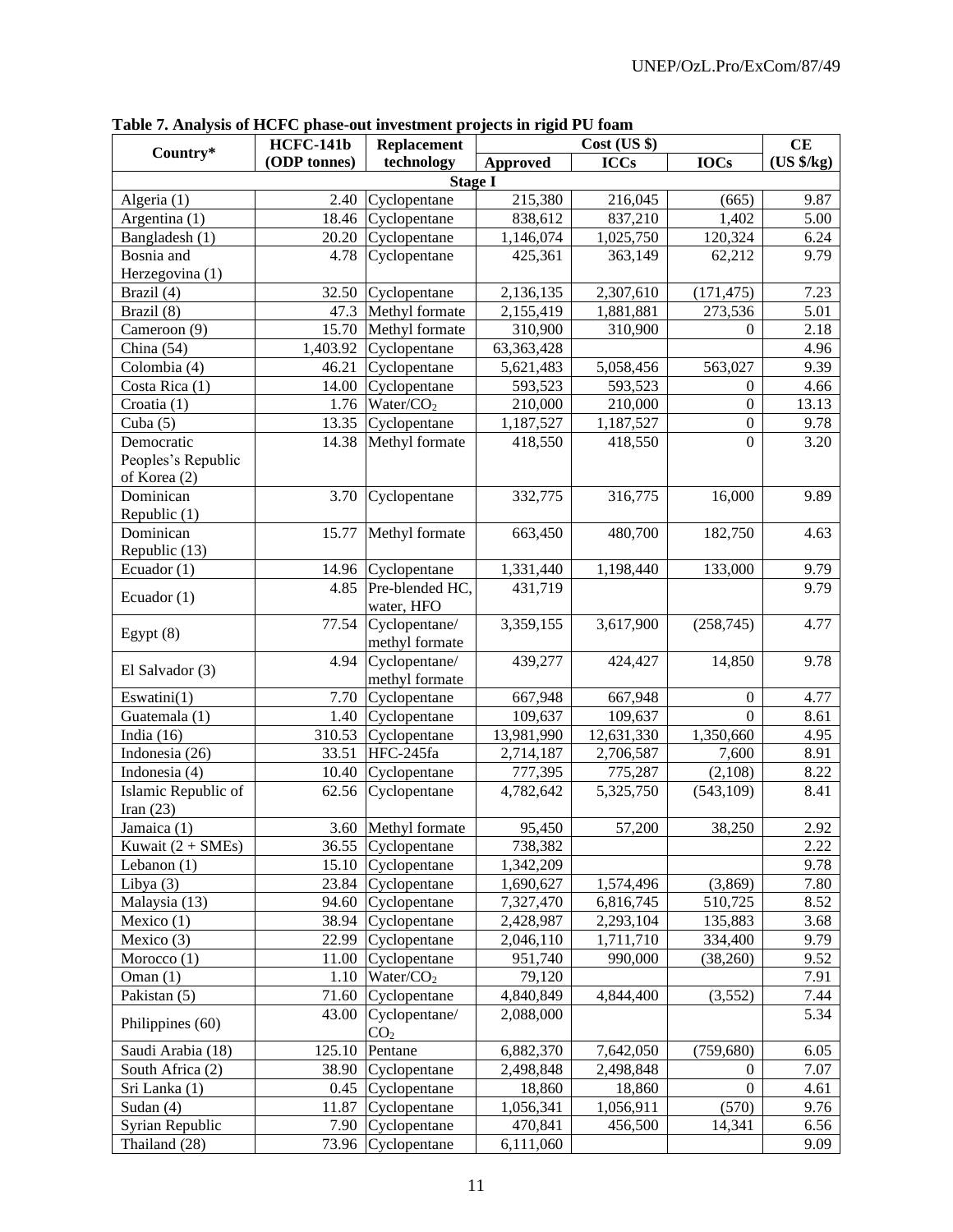|                          | <b>HCFC-141b</b> | Replacement             |                          | CE          |             |            |
|--------------------------|------------------|-------------------------|--------------------------|-------------|-------------|------------|
| Country*                 | (ODP tonnes)     | technology              | <b>Approved</b>          | <b>ICCs</b> | <b>IOCs</b> | (US \$/kg) |
| Thailand (103)           | 91.40            | HFC-245fa               | 5,383,202                |             |             | 6.48       |
| Trinidad and             | 2.50             | Methyl formate          | 173,800                  | 151,900     | 21,900      | 7.65       |
| Tobago (5)               |                  |                         |                          |             |             |            |
| Turkey (sector)          | 228.63           | Cyclopentane            | 3,631,897                | 3,050,700   | 581,197     | 1.75       |
| Viet Nam (12)            | 140.10           | Cyclopentane            | 8,876,200                | 6,837,200   | 2,039,000   | 6.97       |
| Zimbabwe (5)             | 6.10             | Cyclopentane            | 478,818                  | 547,650     | (68, 832)   | 8.63       |
| Subtotal stage I         | 3,272.05         |                         | 167,425,188              | 83,213,656  | 4,550,192   | 5.63       |
|                          |                  |                         | <b>Stage II</b>          |             |             |            |
| Argentina (2)            | 6.66             | Cyclopentane            | 547,304                  | 547,304     | $\theta$    | 9.04       |
|                          | 56.57            | Cyclopentane,           | $\overline{**}3,478,644$ | 1,772,652   | 1,705,992   | 6.76       |
| Brazil (13)              |                  | methyl formate,         |                          |             |             |            |
|                          |                  | water, HFO              |                          |             |             |            |
| Chile $(5)$              | 12.43            | <b>HFO</b>              | 918,507                  | 594,090     | 324,417     | 8.13       |
| China (TBD)***           | 3,639.35         | Cyclopentane,           | 128,950,000              |             |             | 3.90       |
|                          |                  | water, HFO              |                          |             |             |            |
| Colombia (2)             | 7.23             | Cyclopentane            | 607,675                  | 605,696     | 1,979       | 9.24       |
| Colombia (1)             | 0.73             | Water                   | 39,107                   | 16,500      | 22,607      | 5.93       |
| Egypt $(9)$              | 46.48            | Cyclopentane            | 3,488,388                | 3,488,388   | $\theta$    | 8.26       |
|                          | 289.31           | Cyclopentane,           | 19,936,234               | 16,278,307  | 3,657,927   | 7.58       |
| India $(160)$            |                  | methyl formate,         |                          |             |             |            |
|                          |                  | methylal, water         |                          |             |             |            |
| Indonesia (12)           | 24.51            | Cyclopentane            | 2,251,650                | 2,251,650   |             | 10.11      |
| Islamic Republic of      | 29.57            | Pentane                 | 2,153,773                | 2,438,700   | (284, 927)  | 8.01       |
| Iran $(12)$              |                  |                         |                          |             |             |            |
| Islamic Republic of      | 4.29             | Water                   | 168,350                  | 143,000     | 25,350      | 4.32       |
| Iran $(2)$               |                  |                         |                          |             |             |            |
| Jordan (1)               | 2.62             | Cyclopentane            | 180,946                  | 255,600     | (74, 654)   | 7.60       |
| Jordan (53)              | 35.85            | <b>HFO</b>              | 1,844,788                | 341,300     | 1,503,488   | 5.66       |
| Lebanon (4)              | 27.74            | Cyclopentane            | 1,669,195                | 1,839,695   | (170, 500)  | 6.62       |
| Lebanon (2)              | 5.58             | <b>HFO</b>              | 332,680                  | 278,000     | 54,680      | 6.56       |
| Malaysia (57)            | 29.78            | <b>HFO</b>              | 1,795,114                | 290,388     | 1,504,726   | 6.63       |
|                          | 41.21            | HC and                  | 2,056,448                | 1,698,111   | 358,337     | 5.49       |
| Malaysia (10)            |                  | pre-blended HC          |                          |             |             |            |
|                          | 10.56            | Cyclopentane/           | 664,000                  | 664,000     | $\Omega$    | 6.92       |
| Nigeria (1)              |                  | methyl formate          |                          |             |             |            |
|                          | 3.36             | Water/methyl            | 156,838                  | 60,000      | 96,838      | 5.14       |
| Nigeria (4)              |                  | formate/CO <sub>2</sub> |                          |             |             |            |
| Pakistan (11)            | 58.69            | CO <sub>2</sub> /water  | 2,703,552                | 2,058,671   | 671,881     | 5.12       |
| Panama (5)               |                  | $1.19$ HFO              | 118,000                  | 26,500      | 91,500      | 10.95      |
| Sudan (6)                | 27.13            | Cyclopentane            | 2,383,572                | 2,510,977   | (127, 405)  | 9.66       |
| Thailand (71)            | 31.53            | <b>HFO</b>              | 1,732,597                | 198,000     | 1,534,597   | 6.04       |
|                          | 5.02             | Cyclopentane            | 458,306                  | 458,306     | $\theta$    | 10.04      |
| Tunisia (2)              |                  | and n-pentane           |                          |             |             |            |
| Uruguay (19)             | 5.53             | <b>HFO</b>              | 522,889                  | 106,18      | 416,709     | 10.40      |
| Viet Nam (26)            | 59.09            | Cyclopentane            | 4,325,920                | 4,325,920   | $\theta$    | 8.05       |
| Viet Nam $(17)$          | 16.15            | <b>HFO</b>              | 1,196,476                | 401,240     | 795,236     | 8.15       |
| <b>Subtotal stage II</b> | 4,478.15         |                         | 184,680,952              | 43,649,175  | 12,108,778  | 4.54       |
| <b>Grand</b> total       | 7,750.21         |                         | 352,106,140              | 126,862,831 | 16,658,970  | 5.00       |

\* Number in parenthesis represents the number of enterprises to be converted.

\*\* Estimated value from a total of US \$15 million approved for the entire foam sector plan.

\*\*\* The Executive Committee subsequently adjusted the costs of this project (decision 84/69, and decisions 86/34 to 86/40).

26. In addition, the HPMPs for Argentina, Brazil, Chile, Colombia, Egypt, Indonesia, the Islamic Republic of Iran, Mexico, Nigeria, Saudi Arabia, and South Africa included projects for adapting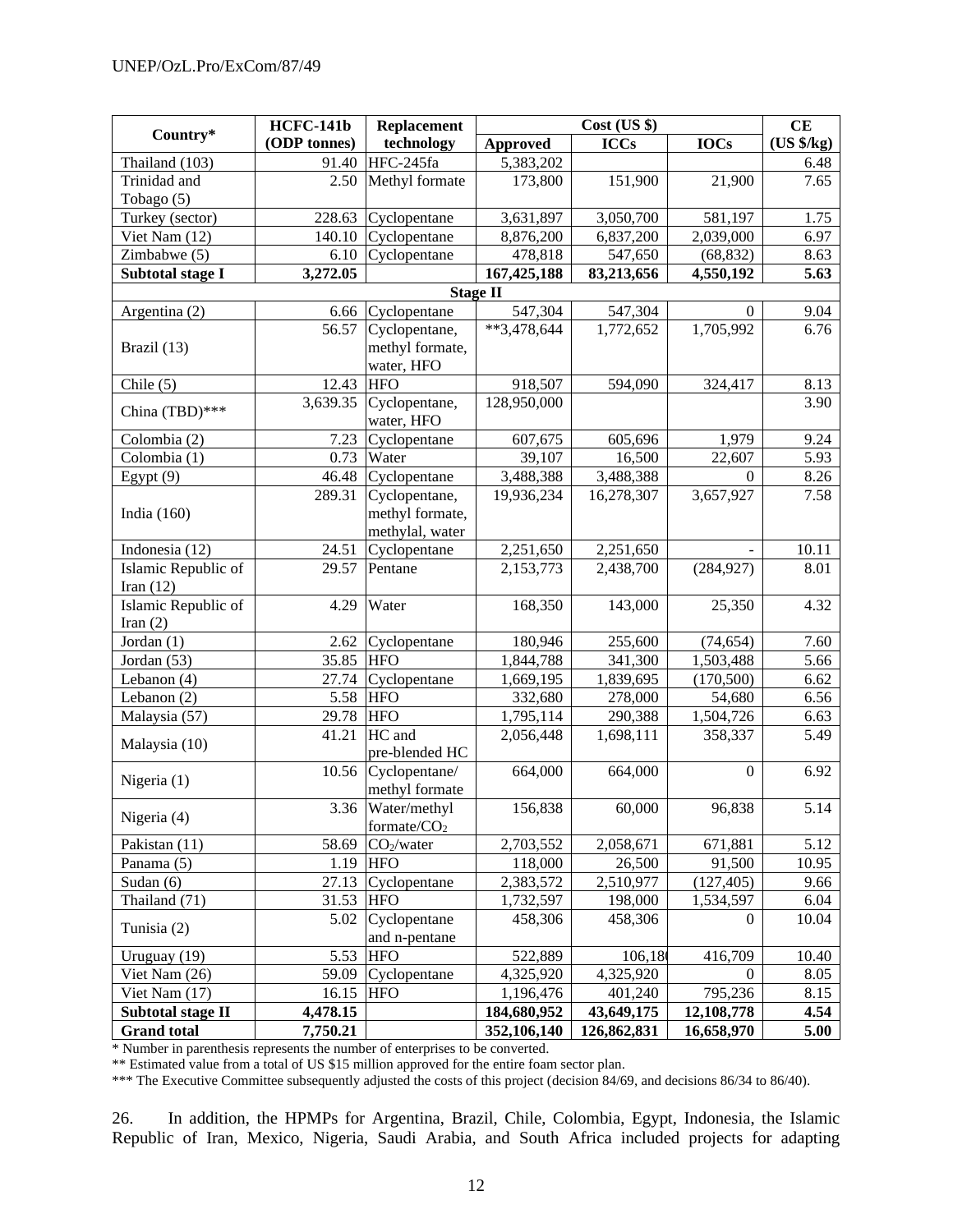locally-owned systems houses for manufacturing non-HCFC-141b pre-blended polyol systems and, through them, converting large numbers of downstream foam enterprises, as shown in Table 8. Through the systems house approach, a total of 1,027 ODP tonnes (9,340 mt) of HCFC-141b are being phased out at a cost of US \$59,293,863, resulting in a cost-effectiveness of US \$6.35/kg as follows:

- (a) *Stage I:* A total of 721 ODP tonnes (6,557 mt) of HCFC-141b is being phased out in six countries, at a total cost of US \$33,491,832 and cost-effectiveness of US \$5.11/kg. Replacement technologies include methyl formate, methylal, cyclopentane and  $CO<sub>2</sub>$ ; and
- (b) *Stage II*: A total of 306 ODP tonnes (2,784 mt) of HCFC-141b is being phased out in eight countries at a total cost of US \$25,802,031 and cost-effectiveness of US \$9.27/kg. Replacement technologies include methyl formate, methylal, cyclopentane,  $CO<sub>2</sub>$  and HFOs.

| Country*                          | <b>HCFC-141b</b> | <b>Replacement</b> | $Cost$ (US $\})$ | CE          |            |           |
|-----------------------------------|------------------|--------------------|------------------|-------------|------------|-----------|
| (ODP tonnes)<br>technology        |                  | <b>Approved</b>    | <b>ICCs</b>      | <b>IOCs</b> | (US \$/kg) |           |
|                                   |                  |                    | <b>Stage I</b>   |             |            |           |
| Brazil (11, 380)                  | 89.00            | Cyclopentane/      | 10,184,564       | 8,844,212   | 1,340,351  | $**12,59$ |
|                                   |                  | methyl formate     |                  |             |            |           |
| Egypt (4, 80)                     | 75.74            | Methyl formate     | 3,800,600        | 2,974,400   | 826,200    | 5.52      |
| Mexico (12, 346)                  | 299.79           | Methyl formate     | 11,225,030       | 7,750,563   | 3,474,467  | 4.12      |
|                                   | 79.50            | Methyl formate/    | 3,709,830        | 2,507,058   | 1,202,772  | 5.13      |
| Nigeria (2, 148)                  |                  | CO <sub>2</sub>    |                  |             |            |           |
| Saudi Arabia (5, 91)              | 133.21           | Pentane            | 2,324,700        | 2,324,700   | $\Omega$   | 1.18      |
| South Africa(2, 40)               | 44.00            | Methyl formate     | 2,247,108        | 1,747,358   | 499,750    | 2.60      |
| <b>Subtotal stage I</b><br>721.24 |                  | 33,491,832         | 26,148,291       | 7,343,540   | 5.11       |           |
|                                   |                  |                    | <b>Stage II</b>  |             |            |           |
| Argentina (2, 139)                | 51.37            | <b>HFO</b>         | 4,663,827        | 661,220     | 4,002,607  | 9.99      |
|                                   | 115.65           | Methyl formate,    | $***11,521,356$  | 7,111,850   | 4,411,593  | 10.96     |
| Brazil (14, >400)                 |                  | HFO, methylal      |                  |             |            |           |
| Chile (2, 36)                     | 10.49            | <b>HFO</b>         | 1,019,627        | 150,384     | 869,243    | 10.70     |
| Colombia (4, 791)                 | 17.77            | <b>HFO</b>         | 1,770,346        | 1,672,645   | Uncertain  | 10.96     |
| Egypt $(1, 28)$                   | 5.48             | Methyl formate     | 515,605          | 515,605     | $\Omega$   | 10.36     |
|                                   | 18.22            | Pre-blended HC,    | 1,762,655        | 934,385     | 828,270    | 10.64     |
| Indonesia $(2, 200)$              |                  | HFOs, water        |                  |             |            |           |
| Islamic Republic of               | 54.08            | Water              | 3,108,134        | 2,788,594   | 319,540    | 6.32      |
| Iran $(1, 80)$                    |                  |                    |                  |             |            |           |
| Nigeria $(1, 37)$                 | 33.15            | Methyl formate     | 1,440,480        | 988,500     | 451,980    | 4.78      |
| <b>Subtotal stage II</b>          | 306.21           |                    | 25,802,031       | 14,823,183  | 10,881,146 | 9.27      |
| <b>Grand</b> total                | 1,027.45         |                    | 59,293,863       | 40,971,474  | 18,224,686 | 6.35      |

**Table 8. Analysis of HCFC-141b phase-out through investment projects with systems houses**

\* Values in parenthesis: (number of systems houses, estimated number of downstream users).

\*\* In combination with cost-effectiveness of individual projects, overall cost-effectiveness is US \$9.43/kg.

\*\*\* Estimated value from a total of US \$15 million approved for the PU foam sector plan.

27. Additional funding for technical assistance was approved for systems houses in stage I of the HPMPs for India (US \$3,436,500), the Islamic Republic of Iran (US \$225,500); Malaysia (US \$970,000) and Thailand (US \$224,003) without an amount of HCFC to be phased out respectively, except for Thailand with a nominal associated amount of 4.4 mt of HCFC-141b to be phased out.

28. Through the systems house approach, it was expected that the demand for HCFC-141b, particularly by a large number of SMEs, would be substantially reduced, and that the overall cost of the conversion would also be reduced, as many enterprises were expected to choose to convert to one of the non-HCFC-based formulations even before stage II commenced. The impact of these systems houses projects was taken into consideration when stages II were considered for funding.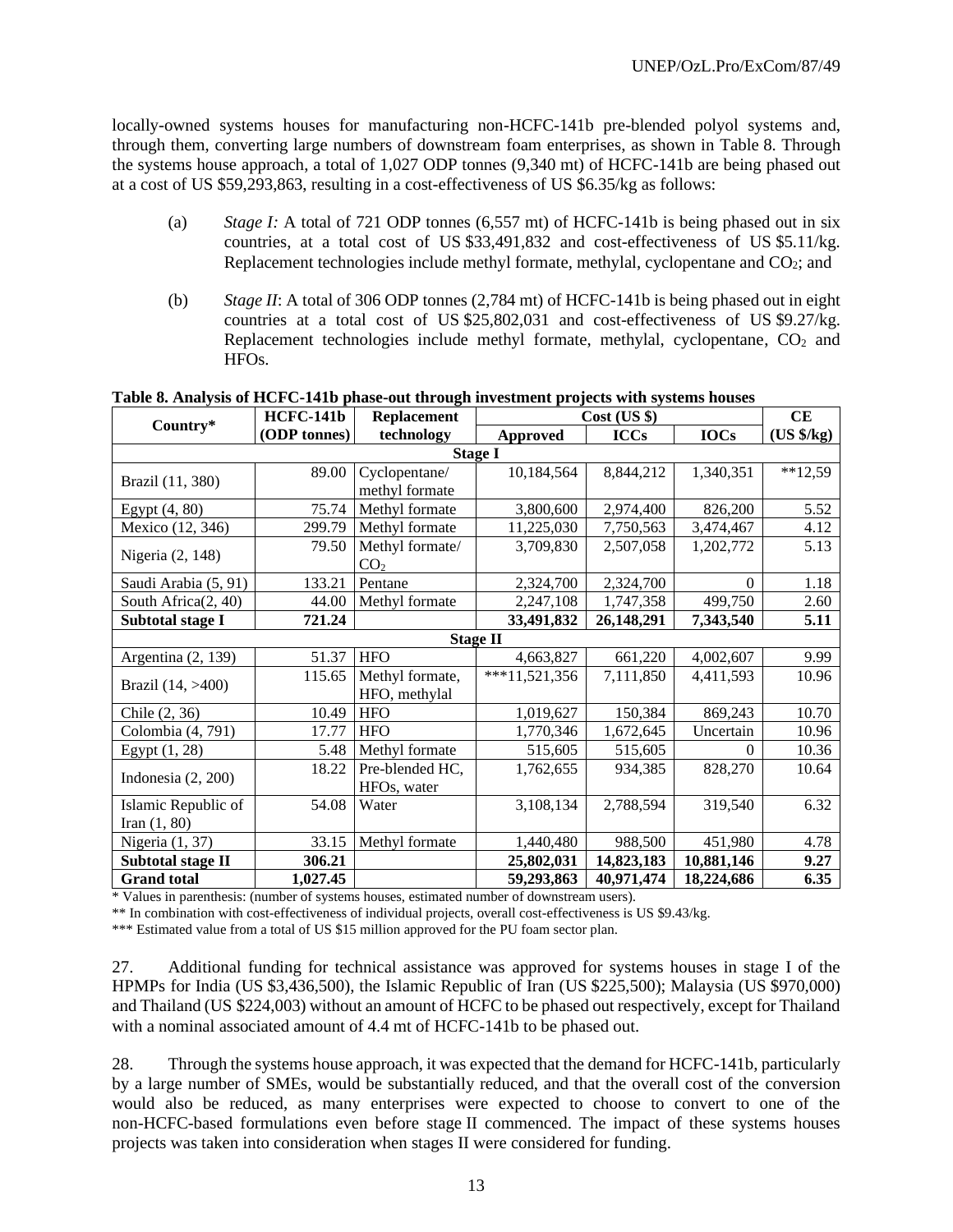29. In addition, the Executive Committee approved 13 projects to demonstrate low-GWP technologies in the PU foam manufacturing sector, as shown in Table 9, noting that their incremental costs may differ from those in investment projects given their demonstrative nature.

| Country       | <b>Sector</b>            | <b>HCFC-141b</b>         | Replacement               | Approved  | CE                    |
|---------------|--------------------------|--------------------------|---------------------------|-----------|-----------------------|
|               |                          | (ODP tonnes)             | technology                | (US \$)   | $(US \frac{4}{5}/kg)$ |
| <b>Brazil</b> | Multiple                 | $\blacksquare$           | Methyl formate            | 401,500   | n/a                   |
| <b>Brazil</b> | Multiple                 | $\overline{\phantom{a}}$ | Methylal                  | 464,200   | n/a                   |
| China         | Multiple                 | 6.80                     | Cyclopentane              | 1,214,936 | 19.65                 |
| China         | Solar water heaters      | 5.10                     | Cyclopentane              | 786,668   | 16.97                 |
| Colombia      | Spray foam               | $\overline{\phantom{a}}$ | Supercritical $CO2$       | 441,100   | n/a                   |
| Colombia      | Discontinuous panels     | $\overline{\phantom{0}}$ | <b>HFO</b>                | 248,380   | n/a                   |
| Egypt         | Multiple                 | $\overline{\phantom{a}}$ | Pre-blended HC            | 473,000   | n/a                   |
| Egypt         | Multiple                 | 4.40                     | HC.                       | 295,000   | 7.38                  |
| Mexico        | Integral skin            |                          | Methylal                  | 291,500   | n/a                   |
| Morocco       | <b>Several SMEs</b>      | $\overline{\phantom{0}}$ | Pentane                   | 280,500   | n/a                   |
| Saudi Arabia  | Spray foam               | ٠                        | <b>HFO</b>                | 96,250    | n/a                   |
| South Africa  | Refrigeration insulation | ۰                        | Pentane (vacuum assisted  | 222,200   | n/a                   |
|               |                          |                          | injection)                |           |                       |
| Thailand      | Spray foam               | 3.90                     | HFO-1233zd(E);            | 352,550   | 9.94                  |
|               |                          |                          | HFO-1336mzz(Z) with $CO2$ |           |                       |

**Table 9. Low-GWP technology demonstration projects in the PU foam manufacturing sector**

## XPS foam

30. Stages I and II of the HPMPs of nine Article 5 countries had included projects for the phase-out of 2,184 ODP tonnes (37,455 mt) of HCFCs, consisting of 1,376 ODP tonnes (25,015 mt) of HCFC-22 and 808.54 ODP tonnes (12,439 mt) of HCFC-142b. The total funding approved amounts to US \$168,495,851, resulting in an overall cost effectiveness of US \$4.50/kg, as shown in Table 10. These projects include:

- (a) *Stage I:* Conversion of enterprises in seven Article 5 countries consuming 884 ODP tonnes (14,814 mt) of HCFCs, at a total cost of US \$62,632,399, resulting in an overall cost-effectiveness of US  $$4.23/kg$ . Replacement technologies include CO<sub>2</sub>, dimethyl ether (DME), HFO, isobutane and HFC-152a; and
- (b) *Stage II:* Conversion of enterprises in three<sup>22</sup> Article 5 countries consuming 1,301 ODP tonnes (22,641 mt) of HCFCs at a total cost of US \$105,863,452, resulting in an overall cost-effectiveness of US  $$4.68/kg$ . Replacement technologies include CO<sub>2</sub>, DME and HFO.

|              |                |                                               | <b>Total HCFCs</b>   |          |                                   |                            | CЕ                   |
|--------------|----------------|-----------------------------------------------|----------------------|----------|-----------------------------------|----------------------------|----------------------|
| Country*     | <b>HCFC-22</b> | <b>HCFC-142b</b><br>(ODP tonnes) (ODP tonnes) | <b>ODP</b><br>tonnes | mt       | <b>Replacement</b><br>technology* | <b>Approved</b><br>(US \$) | $(US \frac{6}{5}kg)$ |
|              |                |                                               | <b>Stage I</b>       |          |                                   |                            |                      |
| China $(25)$ | 316.47         | 249.34                                        | 565.81               | 9,589.99 | CO <sub>2</sub> /DME              | 45,234,352                 | 4.72                 |
|              | 46.60          | 82.70                                         | 129.30               | 2,119.80 | CO <sub>2</sub> /DME/             | 7,943,295                  | 3.75                 |
| Kuwait       |                |                                               |                      |          | <b>HFO</b>                        |                            |                      |
| Mexico $(1)$ |                | 6.63                                          | 6.63                 | 101.97   | <b>HFO/DME</b>                    | 610,258                    | 5.98                 |
| Mongolia (2) | 0.50           |                                               | 0.50                 | 9.80     | $HFC-152a$                        | 130,000                    | 13.24                |
|              | 4.62           | 7.53                                          | 12.16                | 199.94   | CO <sub>2</sub> /DME/             | 1,510,000                  | 7.55                 |
| Qatar(3)     |                |                                               |                      |          | $HFC-152a$                        |                            |                      |

## **Table 10. Analysis of HCFC phase-out investment projects in XPS foam**

<sup>&</sup>lt;sup>22</sup> The conversion project in Viet Nam (decision to be taken at the  $87<sup>th</sup>$  meeting) was cancelled prior to implementation and not included in the table.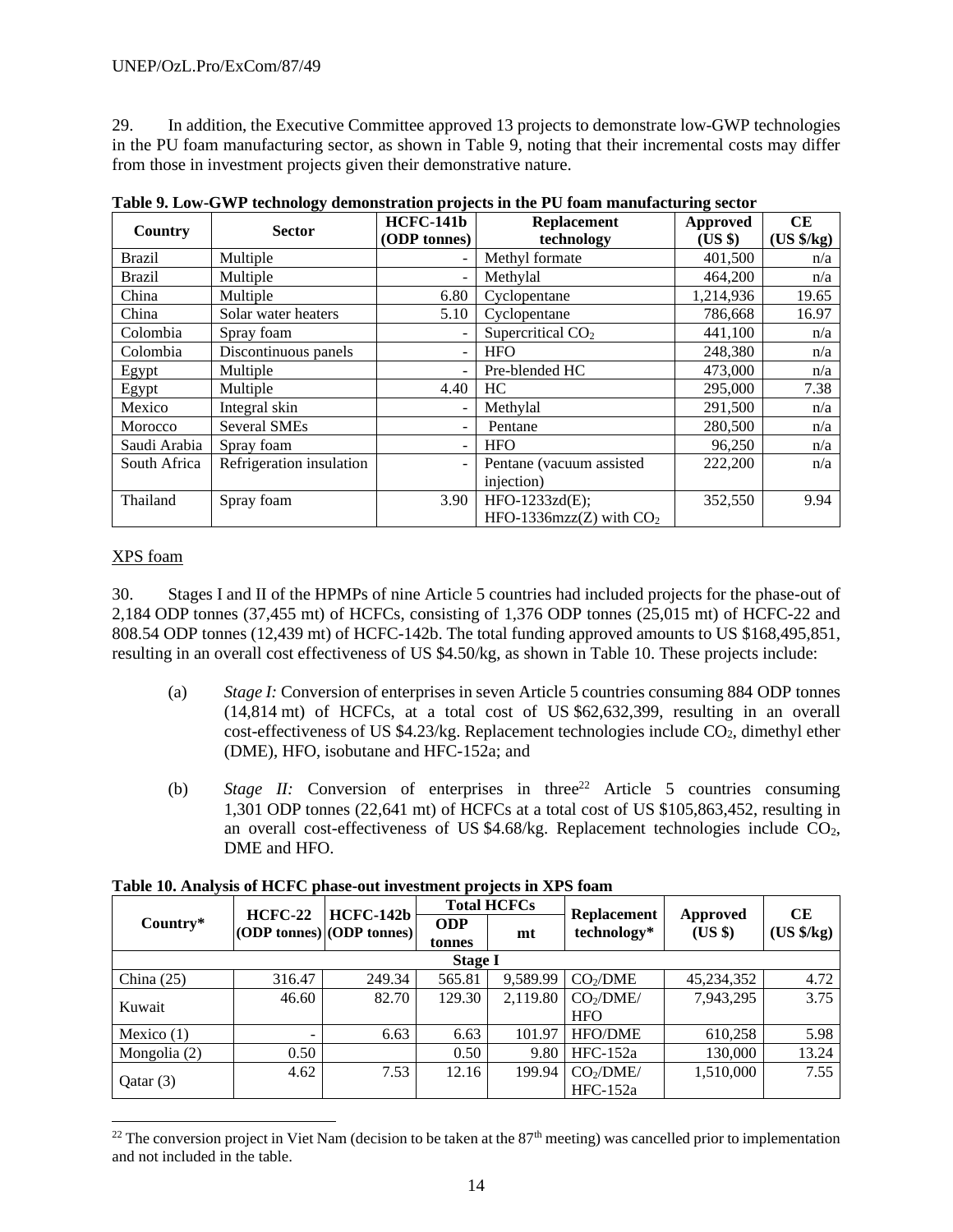|                    |           |                                          | <b>Total HCFCs</b>   |           |                                   |                            | CЕ                   |
|--------------------|-----------|------------------------------------------|----------------------|-----------|-----------------------------------|----------------------------|----------------------|
| Country*           | $HCFC-22$ | $HCFC-142b$<br>(ODP tonnes) (ODP tonnes) | <b>ODP</b><br>tonnes | mt        | <b>Replacement</b><br>technology* | <b>Approved</b><br>$(US \$ | $(US \frac{4}{5}kg)$ |
| Saudi Arabia (2)   | 22.00     | 33.00                                    | 55.00                | 907.70    | Isobutane                         | 1,938,901                  | 2.14                 |
|                    | 45.68     | 68.52                                    | 114.20               | 1,884.70  | $HFC-152a/$                       | 5,265,593                  | 2.79                 |
| Turkey (4)         |           |                                          |                      |           | <b>DME</b>                        |                            |                      |
| Subtotal stage I   | 435.87    | 447.72                                   | 883.59               | 14,813.90 |                                   | 62,632,399                 | 4.23                 |
|                    |           |                                          | Stage II             |           |                                   |                            |                      |
| Argentina $(2)$    | 1.68      | 1.74                                     | 3.42                 | 57.30     | CO <sub>2</sub> /DME              | 348,767                    | 6.09                 |
| China $(124)$ **   | 907.50    | 357.50                                   | 1,265.00             | 22,000.00 | CO <sub>2</sub> /DME              | 102,936,315                | 4.68                 |
| Egypt $(4)$        | 30.75     | 1.58                                     | 32.32                | 583.30    | <b>HFO/DME</b>                    | 2,578,370                  | 4.42                 |
| Subtotal stage II  | 939.93    | 360.82                                   | 1.300.74             | 22,640.60 |                                   | 105,863,452                | 4.68                 |
| <b>Grand</b> total | 1,375.80  | 808.54                                   | 2.184.34             | 37,454.50 |                                   | 168,495,851                | 4.50                 |

\* Number in parenthesis represents the number of enterprises to be converted.

\*\* The Executive Committee subsequently adjusted the costs of this project (decision 84/69, and decisions 86/34 to 86/40).

31. The cost-effectiveness of all the projects is below US \$6.50/kg, except for Mongolia, where the very low level of HCFC-22 consumption resulted in a cost-effectiveness of US \$13.24/kg. IOCs were only requested by four countries: Mexico (US \$1.40/kg); Qatar (US \$0.50/kg); Saudi Arabia (US \$0.13/kg) and Turkey (US \$0.37/kg), all within the US \$1.40/kg threshold established under decision 60/44(f)(v).

32. It is expected that the projects approved in stages I and II of the HPMPs for these nine countries will result in the complete conversion of the XPS foam sector. It would appear that funding for the conversion of the majority of eligible XPS foam enterprises in Article 5 countries has already been approved.

33. In addition, the Executive Committee approved two projects to demonstrate low-GWP technologies in the XPS foam manufacturing sector, as shown in Table 11, noting that their incremental costs may differ from those in investment projects given their demonstrative nature.

|         | $HCFC-22$    |                                    |               | <b>Total HCFCs</b> |                                  |                   | CЕ                  |  |
|---------|--------------|------------------------------------|---------------|--------------------|----------------------------------|-------------------|---------------------|--|
| Country | (ODP tonnes) | $HCFC-142b$<br><b>(ODP tonnes)</b> | ODP<br>tonnes | mt                 | <b>Replacement</b><br>technology | Approved<br>(USS) | $(US \frac{6}{kg})$ |  |
| China   | 6.20         | 6.20                               | 12.40         | $208.10$           | CO <sub>2</sub> /MF              | 1.973.300         | 9.48                |  |
| Turkey  | -            | -                                  | -             |                    | $HFO-1234ze/DME$                 | 165.000           | n.a.                |  |

#### **Projects approved in other sectors**

34. During stages I and II of the HPMPs, Article 5 countries have included a limited number of investment projects in the aerosol and solvent sectors, as consumption of HCFCs in these sectors is small. Few countries have also requested technical assistance for fire extinguishing but no conversion projects. In line with decisions  $60/44(f)(xvi)$  and  $74/50(c)(xvii)$ , the eligibility of incremental costs for these sectors have been considered on a case-by-case basis. Table 12 below lists the investment projects approved in the solvent sector, and one project approved to demonstrate a low-GWP alternative technology to HCFC-141b in solvent applications the incremental cost of which may differ from those in investment projects given its demonstrative nature.

|  |  | Table 12. Analysis of HCFC phase-out investment projects in the solvent sector |
|--|--|--------------------------------------------------------------------------------|
|--|--|--------------------------------------------------------------------------------|

|                | <b>Consumption (ODP tonnes)</b> |                   |              | <b>Replacement</b> | $Cost$ (US \$) |             |             | CЕ                  |  |  |
|----------------|---------------------------------|-------------------|--------------|--------------------|----------------|-------------|-------------|---------------------|--|--|
| Country        |                                 | HCFC-22 HCFC-141b | <b>Total</b> | technology         | Approved       | <b>ICCs</b> | <b>IOCs</b> | $(US \frac{6}{kg})$ |  |  |
| <b>Stage I</b> |                                 |                   |              |                    |                |             |             |                     |  |  |
| China          |                                 | 69.00             | 69.00        | $KCA*HC, HFE$      | $**5,000,000$  |             |             | 7.97                |  |  |
| Tunisia        |                                 | 0.94              | 0.94         | HFC-365mfc         | 182.500        | 157.500     | 12.000      | 21.47               |  |  |